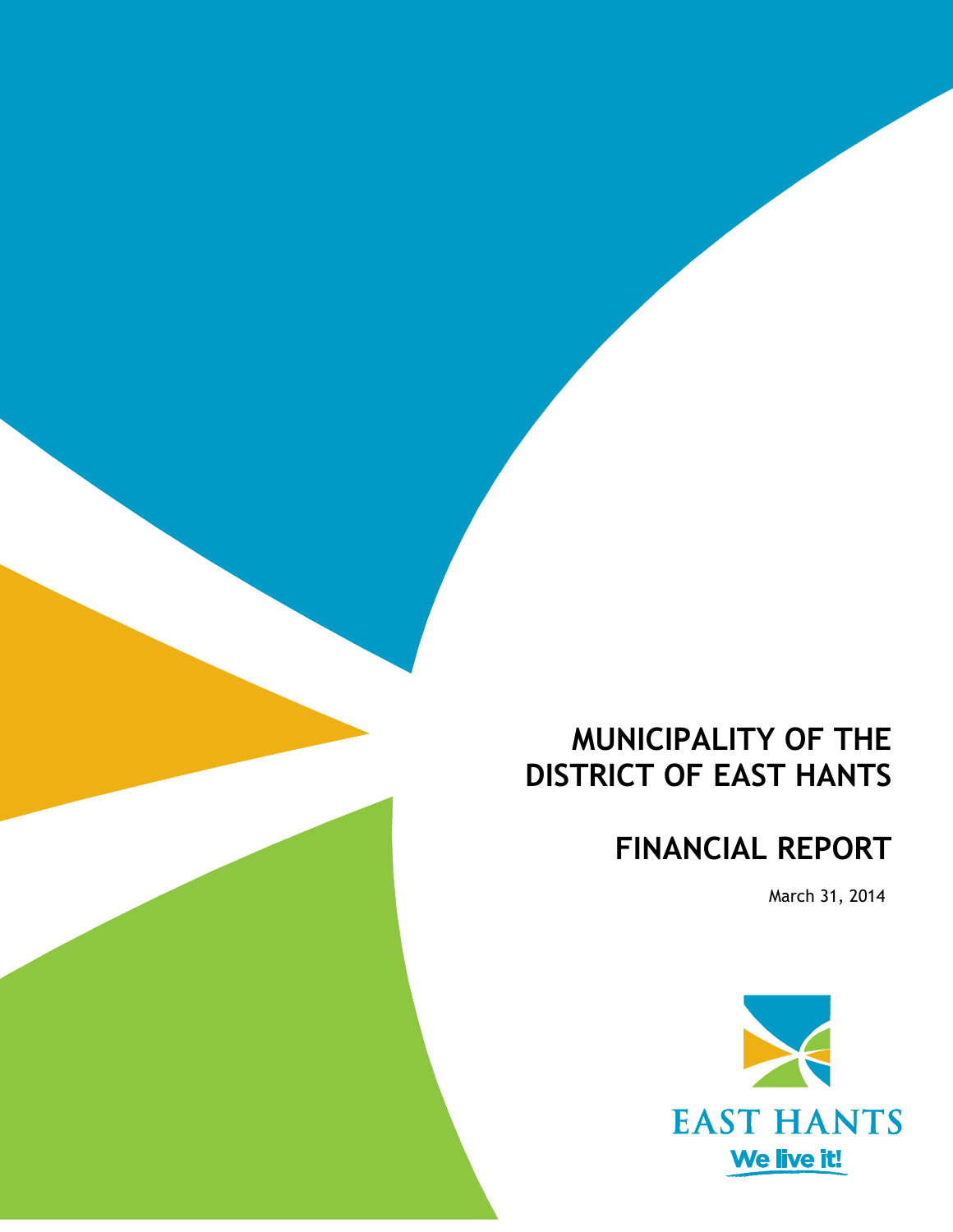#### Auditors' Report

| <b>Consolidated Statement of Financial Position</b>        | 1            |
|------------------------------------------------------------|--------------|
| <b>Consolidated Statement of Operations</b>                | $\mathbf{2}$ |
| Consolidated Statement of Changes in Net Debt              | $\mathbf{3}$ |
| <b>Consolidated Statement of Cash Flow</b>                 | 4            |
| Notes to the Consolidated Financial Statements             | $5 - 15$     |
| Schedule of Current Fund Operations - Municipal Operations | 16           |
| Schedule of Current Fund Operations - Water Utility        | 17           |
| Schedule of Capital Fund Operations - Municipal Operations | 18           |
| Schedule of Reserve Operations                             | 19           |
| Reconciliation of the Financial Plan to the Budget         | 20           |
| Consolidated Schedule of Operations by Function            | $21 - 22$    |

#### **Page**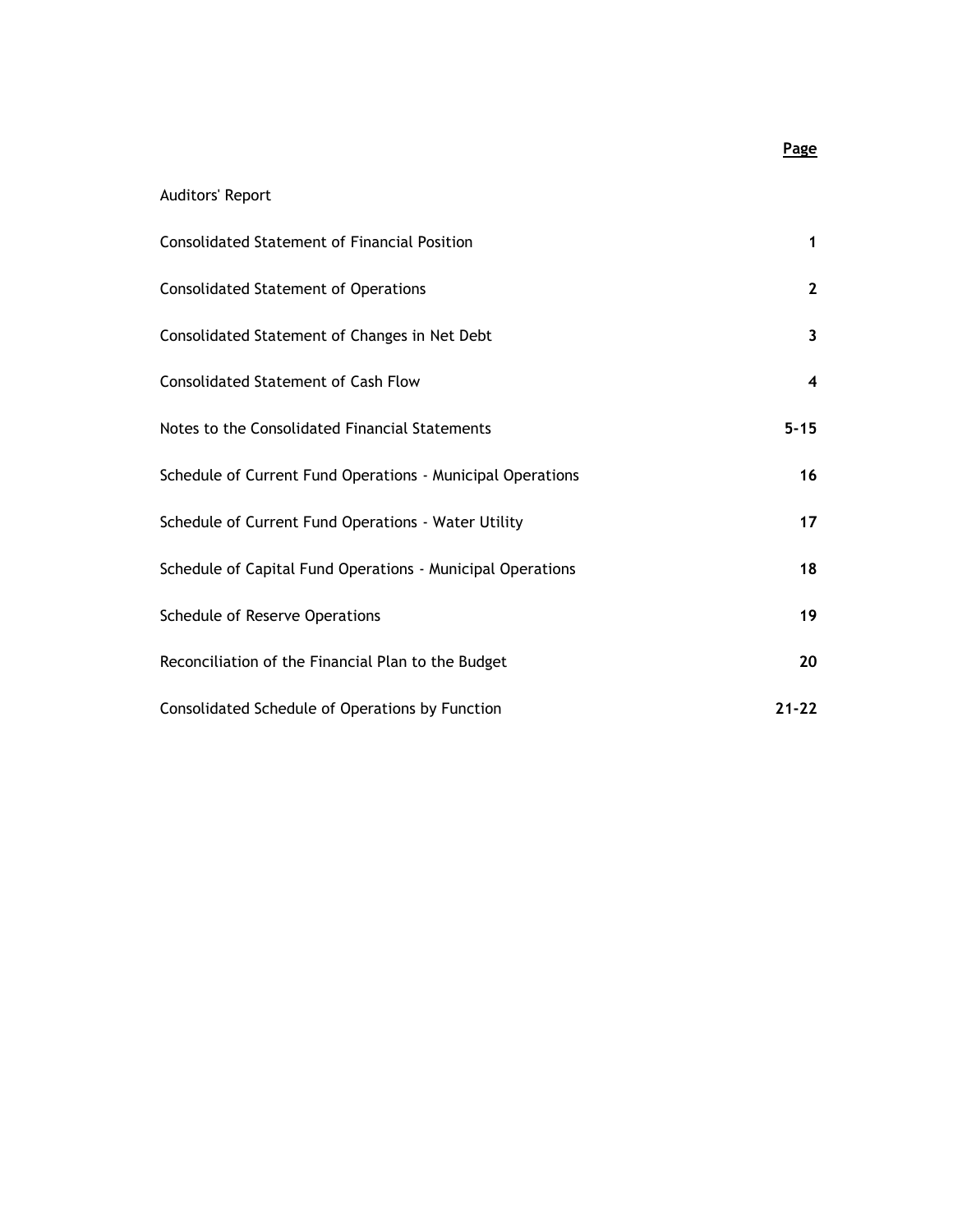# Deloitte.

Deloitte LLP 1969 Upper Water Street Suite 1500 Purdy's Wharf Tower II Halifax NS B3J 3R7 Canada

Tel: (902) 422-8541 Fax: (902) 423-5820 www.deloitte.ca

#### **INDEPENDENT AUDITOR'S REPORT**

His Worship the Warden and Members of Council of the Municipality of the District of East Hants

We have audited the accompanying consolidated financial statements of the Municipality of the District of East Hants, which comprise the consolidated statement of financial position as at March 31, 2014, and the consolidated statements of operations, changes in net assets and cash flows for the year then ended, and a summary of significant accounting policies and other explanatory information.

#### **Management's Responsibility for the Financial Statements**

Management is responsible for the preparation and fair presentation of these consolidated financial statements in accordance with Canadian public sector accounting standards, and for such internal control as management determines is necessary to enable the preparation of consolidated financial statements that are free from material misstatement, whether due to fraud or error.

#### **Auditor's Responsibility**

Our responsibility is to express an opinion on these consolidated financial statements based on our audit. We conducted our audit in accordance with Canadian generally accepted auditing standards. Those standards require that we comply with ethical requirements and plan and perform the audit to obtain reasonable assurance about whether the consolidated financial statements are free from material misstatement.

An audit involves performing procedures to obtain audit evidence about the amounts and disclosures in the consolidated financial statements. The procedures selected depend on the auditor's judgment, including the assessment of the risks of material misstatement of the consolidated financial statements, whether due to fraud or error. In making those risk assessments, the auditor considers internal control relevant to the entity's preparation and fair presentation of the consolidated financial statements in order to design audit procedures that are appropriate in the circumstances, but not for the purpose of expressing an opinion on the effectiveness of the entity's internal control. An audit also includes evaluating the appropriateness of accounting policies used and the reasonableness of accounting estimates made by management, as well as evaluating the overall presentation of the consolidated financial statements.

We believe that the audit evidence we have obtained is sufficient and appropriate to provide a basis for our audit opinion.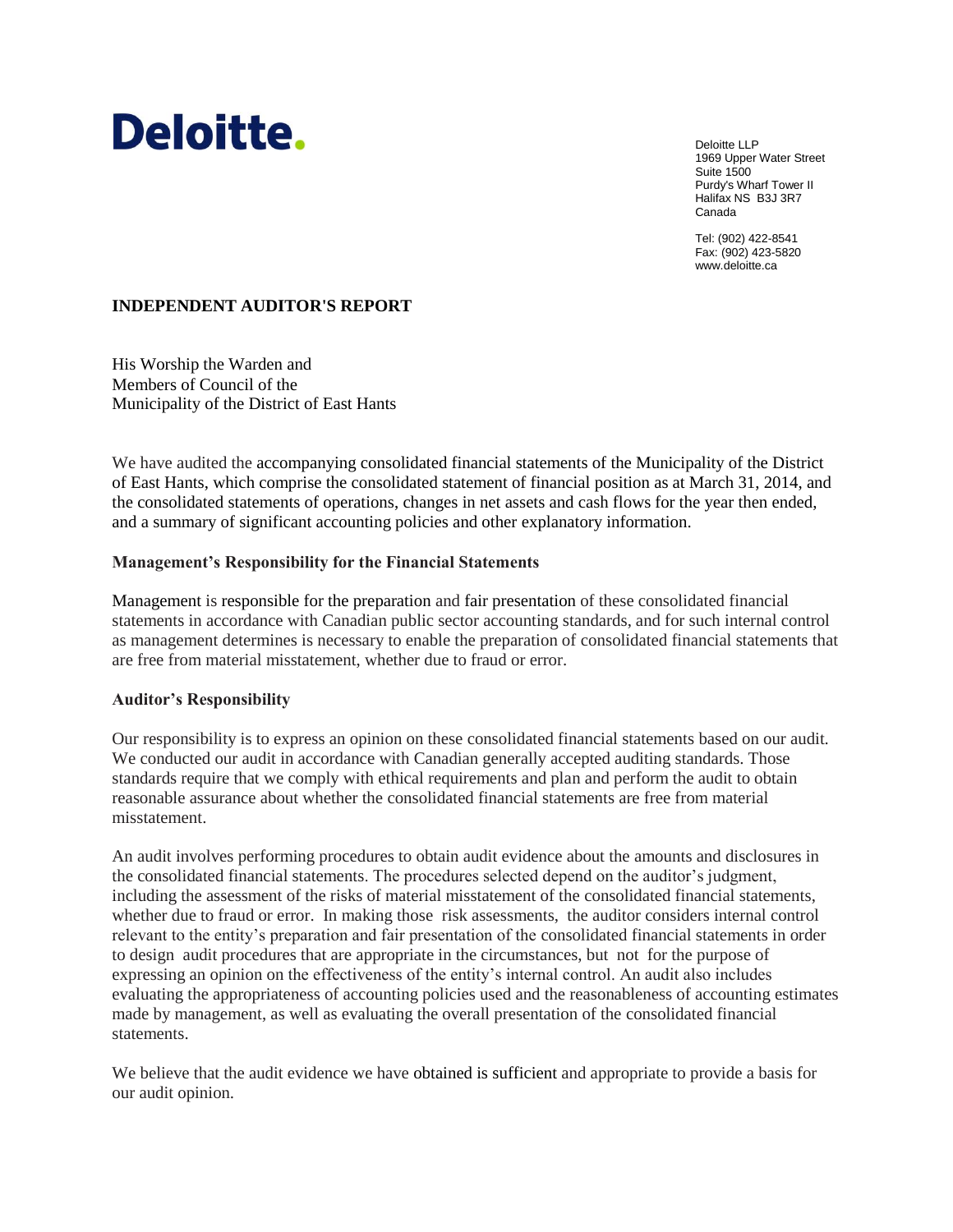**Opinion**

In our opinion, the financial statements present fairly, in all material respects, the consolidated financial position of the Municipality of the District of East Hants as at March 31, 2014, and the results of its operations, net debt, and its cash flows for the year then ended in accordance with Canadian public sector accounting standards.

Deboutter LLP

Chartered Accountants July 23, 2014 Halifax, Nova Scotia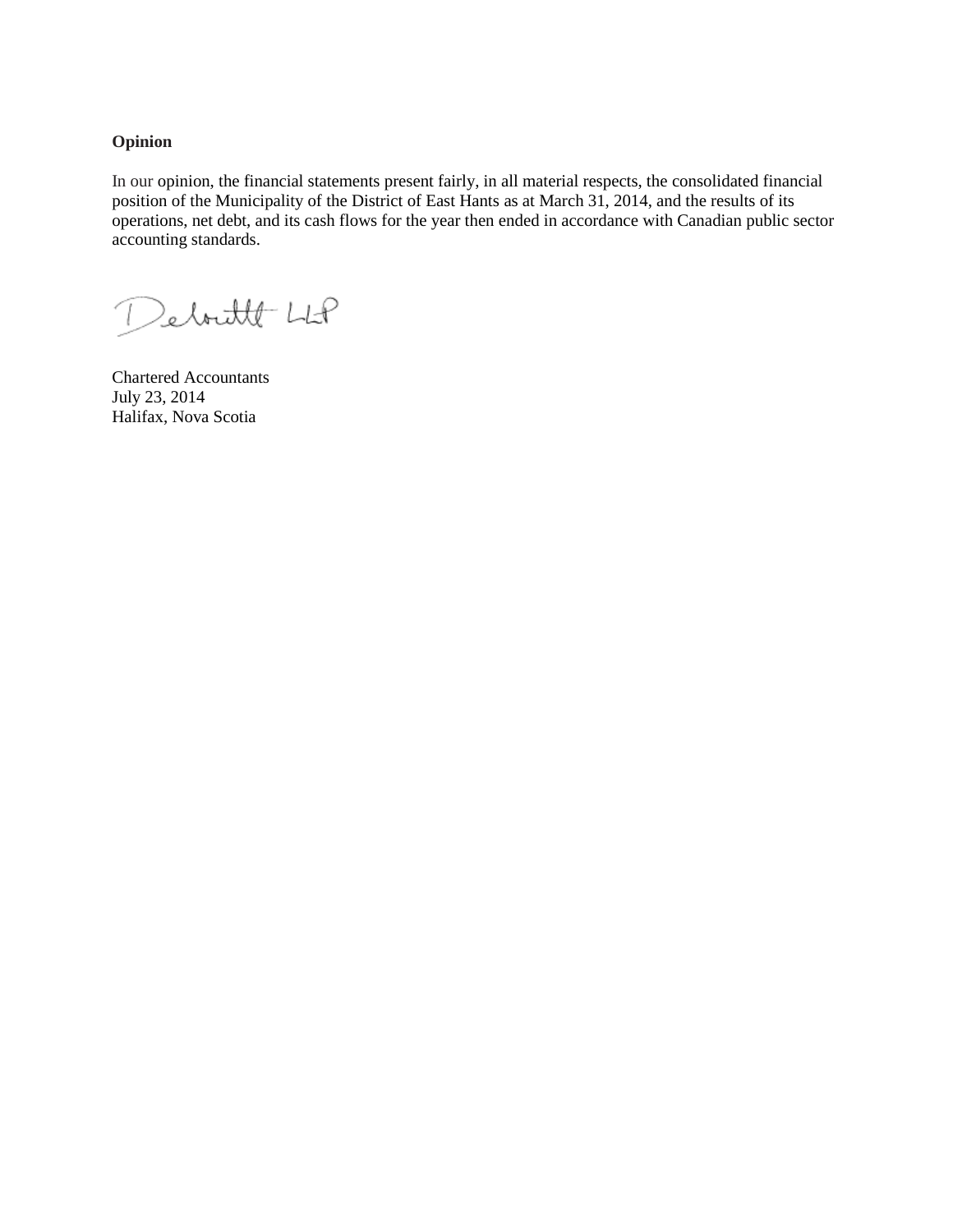|                                                   |    | 2014           |    | 2013           |
|---------------------------------------------------|----|----------------|----|----------------|
| <b>FINANCIAL ASSETS</b>                           |    |                |    |                |
| Cash (Note 2)                                     | \$ | 18,220,897     | \$ | 13,182,913     |
| Taxes and rates receivable (Note 3)               |    | 2,145,829      |    | 2,095,570      |
| Accounts receivable (Note 4)                      |    | 988,018        |    | 1,691,460      |
|                                                   |    | 21,354,744     |    | 16,969,943     |
| <b>LIABILITIES</b>                                |    |                |    |                |
| Accounts payable and accrued liabilities (Note 5) |    | 3,600,289      |    | 3,230,639      |
| Deferred revenue - general                        |    | 1,340,182      |    | 1,390,208      |
| Deferred revenue - obligatory reserve (Note 6)    |    | 2.959.874      |    | 2,756,533      |
| Employee benefits and other obligations (Note 9)  |    | 318,904        |    | 246,046        |
| Tax sale surplus                                  |    | 180,532        |    | 180,532        |
| Net long term liabilities (Note 8)                |    | 29,974,578     |    | 27,520,224     |
|                                                   |    | 38,374,359     |    | 35,324,182     |
| <b>NET DEBT</b>                                   |    | (17, 019, 615) |    | (18, 354, 239) |
| <b>NON FINANCIAL ASSETS</b>                       |    |                |    |                |
| Tangible capital assets (Note 1)                  |    | 75,482,006     |    | 74,916,723     |
| Work in progress (Note 1)                         |    | 287,682        |    | 174,595        |
| Inventory and prepaid expenses                    |    | 258,359        |    | 333,695        |
|                                                   |    | 76,028,047     |    | 75,425,013     |
| <b>ACCUMULATED SURPLUS (Note 12)</b>              | s  | 59,008,432     | s  | 57,070,774     |

Contingency (Note 16)

Approved on Beway of the Municipality<br>of the District of east Hants .Warden  $\lambda$ copiech ...Clerk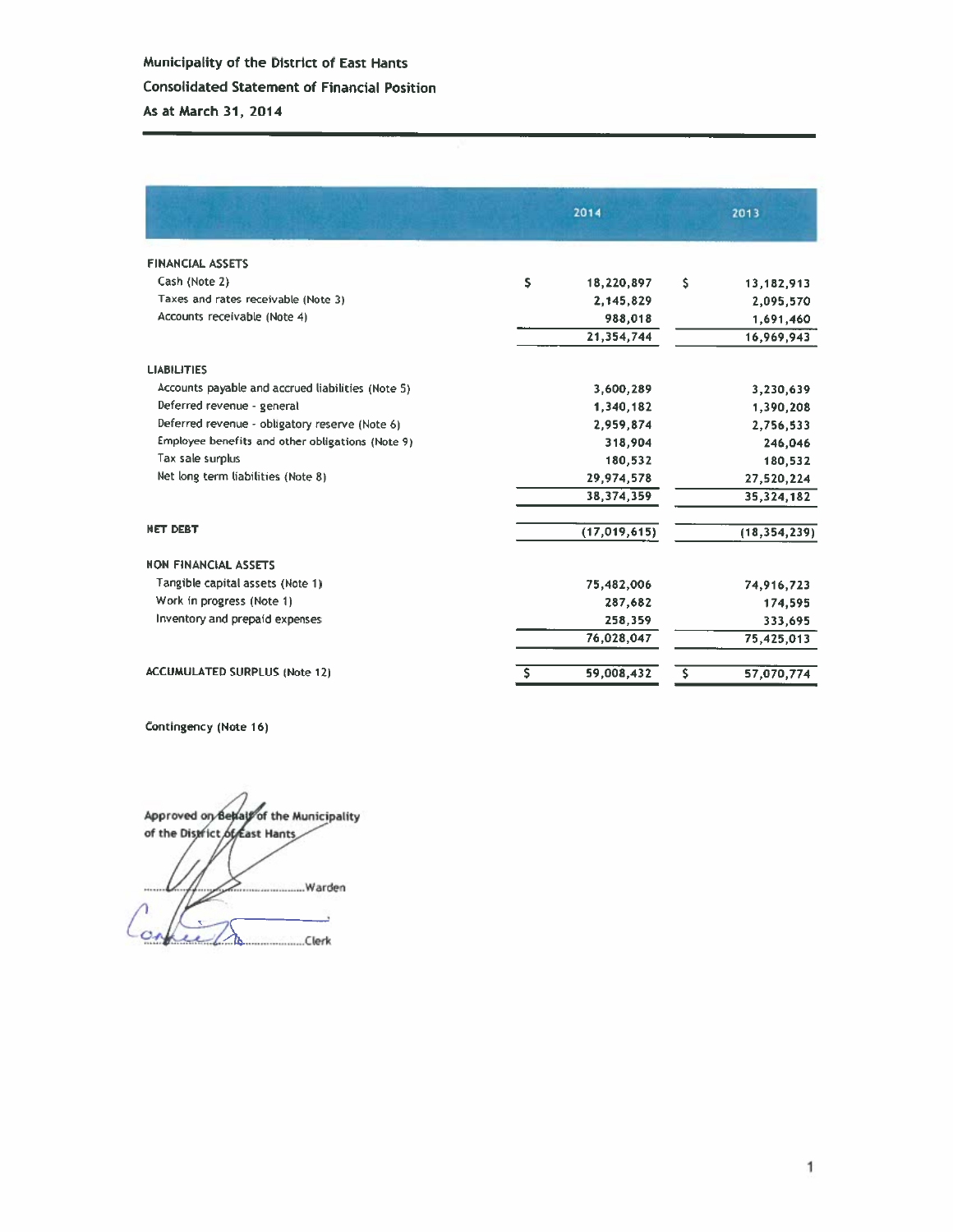### **Municipality of the District of East Hants Consolidated Statement of Operations Year Ended March 31, 2014**

|                                                             | 2014<br>2014<br><b>Budget Unaudited</b><br><b>Actual</b><br>(Note 1) |              |    |              | 2013             |
|-------------------------------------------------------------|----------------------------------------------------------------------|--------------|----|--------------|------------------|
|                                                             |                                                                      |              |    |              | <b>Actual</b>    |
|                                                             |                                                                      |              |    |              |                  |
| Revenues                                                    |                                                                      |              |    |              |                  |
| Property taxes (Note 13)                                    | \$                                                                   | 23, 245, 331 | S. | 23,089,604   | \$<br>22,269,818 |
| Grants in lieu of taxes                                     |                                                                      | 159,245      |    | 178,295      | 188,970          |
| Sale of services                                            |                                                                      | 994,660      |    | 824,547      | 857,989          |
| Other revenue from own sources                              |                                                                      | 611,137      |    | 817,833      | 862,569          |
| Unconditional transfers from other governments              |                                                                      | 177,000      |    | 185,268      | 197,181          |
| Conditional transfers from federal or provincial government |                                                                      | 87,434       |    | 188,487      | 188,526          |
| Government grants                                           |                                                                      | 1,406,033    |    | 1,100,512    | 1,151,878        |
| Development and other contributions applied                 |                                                                      | 125,483      |    | 15,600       | 1,016,850        |
| Water utility                                               |                                                                      | 1,774,450    |    | 1,680,843    | 1,772,417        |
| <b>Total Revenues</b>                                       |                                                                      | 28,580,773   |    | 28,080,989   | 28,506,198       |
| <b>Expenses</b>                                             |                                                                      |              |    |              |                  |
| General government services                                 |                                                                      | 5,380,060    |    | 5,321,797    | 4,789,407        |
| Protective services                                         |                                                                      | 6,115,047    |    | 5,886,130    | 5,753,068        |
| Education services (Note 13)                                |                                                                      | 4,250,345    |    | 4,250,340    | 3,992,868        |
| Social services                                             |                                                                      | 59,540       |    | 63,769       | 53,132           |
| Transportation services                                     |                                                                      | 1,870,357    |    | 1,954,157    | 1,734,336        |
| Environmental health services                               |                                                                      | 4,719,113    |    | 4,319,379    | 4,359,216        |
| Environmental development services                          |                                                                      | 1,506,309    |    | 1,052,606    | 910,926          |
| Landfill closure/post closure costs                         |                                                                      |              |    | 9,559        | 32,273           |
| Recreation and cultural services                            |                                                                      | 1,464,336    |    | 1,323,137    | 1,301,896        |
| Water utility                                               |                                                                      | 2,277,697    |    | 1,962,457    | 2,107,065        |
| <b>Total Expenses</b>                                       |                                                                      | 27,642,804   |    | 26, 143, 331 | 25,034,187       |
| <b>Annual Surplus</b>                                       |                                                                      | 937,969      |    | 1,937,658    | 3,472,011        |
| Accumulated Surplus, Beginning of Year                      |                                                                      | 57,070,774   |    | 57,070,774   | 53,598,763       |
| Accumulated Surplus, End of Year                            | \$                                                                   | 58,008,743   | \$ | 59,008,432   | \$<br>57,070,774 |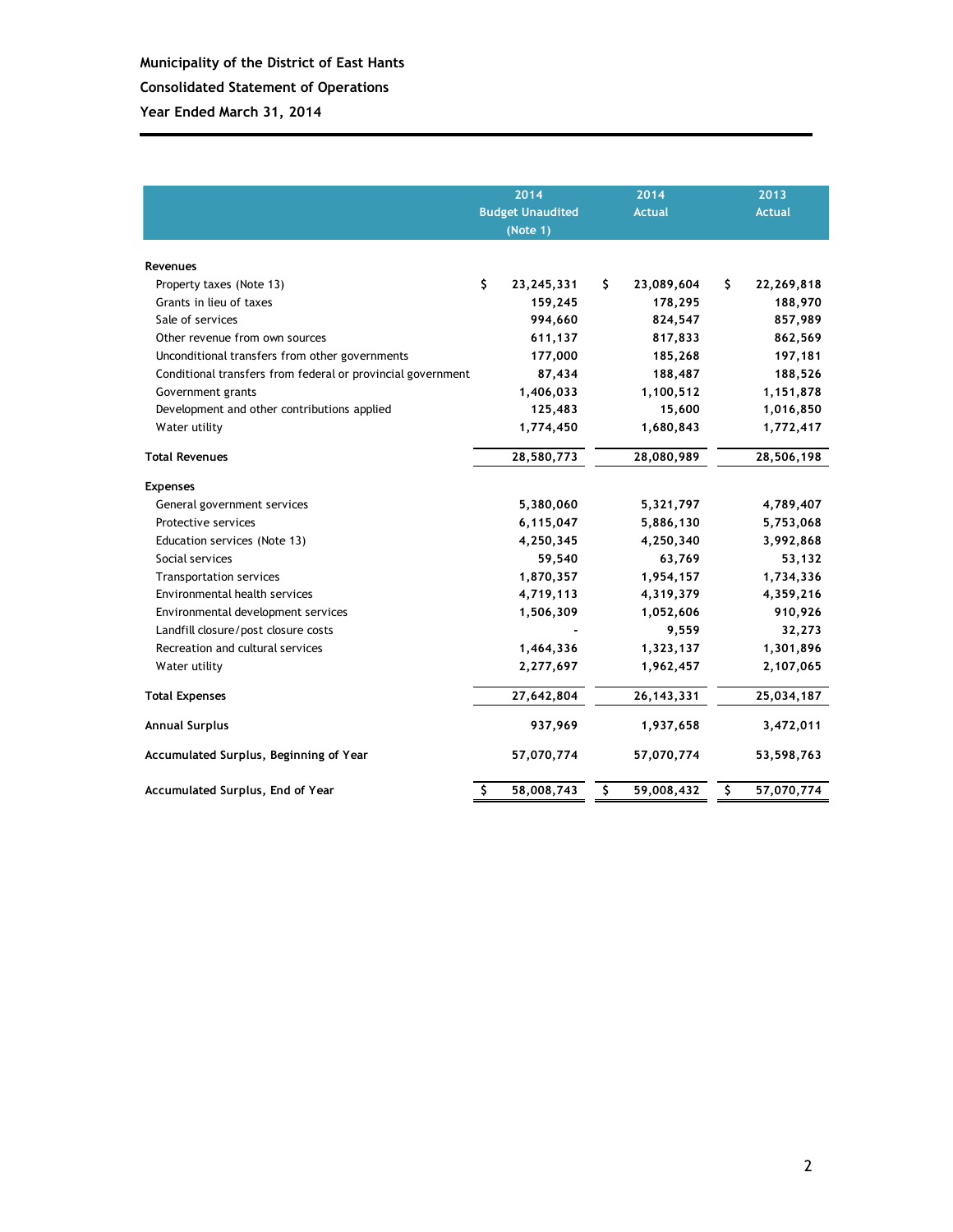|                                                       |   |                | 2014<br>2014<br><b>Budget</b><br><b>Actual</b><br>(Note 1) |                |     | 2013<br><b>Actual</b> |
|-------------------------------------------------------|---|----------------|------------------------------------------------------------|----------------|-----|-----------------------|
| <b>Annual Surplus</b>                                 | s | 937,969        | S.                                                         | 1,937,658      | \$. | 3,472,011             |
| <b>Tangible Capital Assets</b>                        |   |                |                                                            |                |     |                       |
| Acquisition of tangible capital assets                |   | (5,671,771)    |                                                            | (3,822,147)    |     | (5, 153, 527)         |
| Amortization of tangible capital assets               |   | 2,415,610      |                                                            | 2,415,610      |     | 2,268,705             |
| Loss (gain) on sale of tangible capital assets        |   |                |                                                            | 163,214        |     | (321, 526)            |
| Proceeds on sale of tangible capital assets           |   |                |                                                            | 564,953        |     | 470,630               |
|                                                       |   | (3, 256, 161)  |                                                            | (678, 370)     |     | (2,735,718)           |
| <b>Other Non-Financial Assets</b>                     |   |                |                                                            |                |     |                       |
| Decrease (Increase) in inventory and prepaid expenses |   |                |                                                            | 75,336         |     | (138, 185)            |
| Decrease (Increase) in Net Debt                       |   | (2,318,192)    |                                                            | 1,334,624      |     | 598,108               |
| Net Debt, Beginning of Year                           |   | (18, 354, 239) |                                                            | (18, 354, 239) |     | (18, 952, 347)        |
| Net Debt, End of Year                                 |   | (20, 672, 431) | s                                                          | (17, 019, 615) |     | (18, 354, 239)        |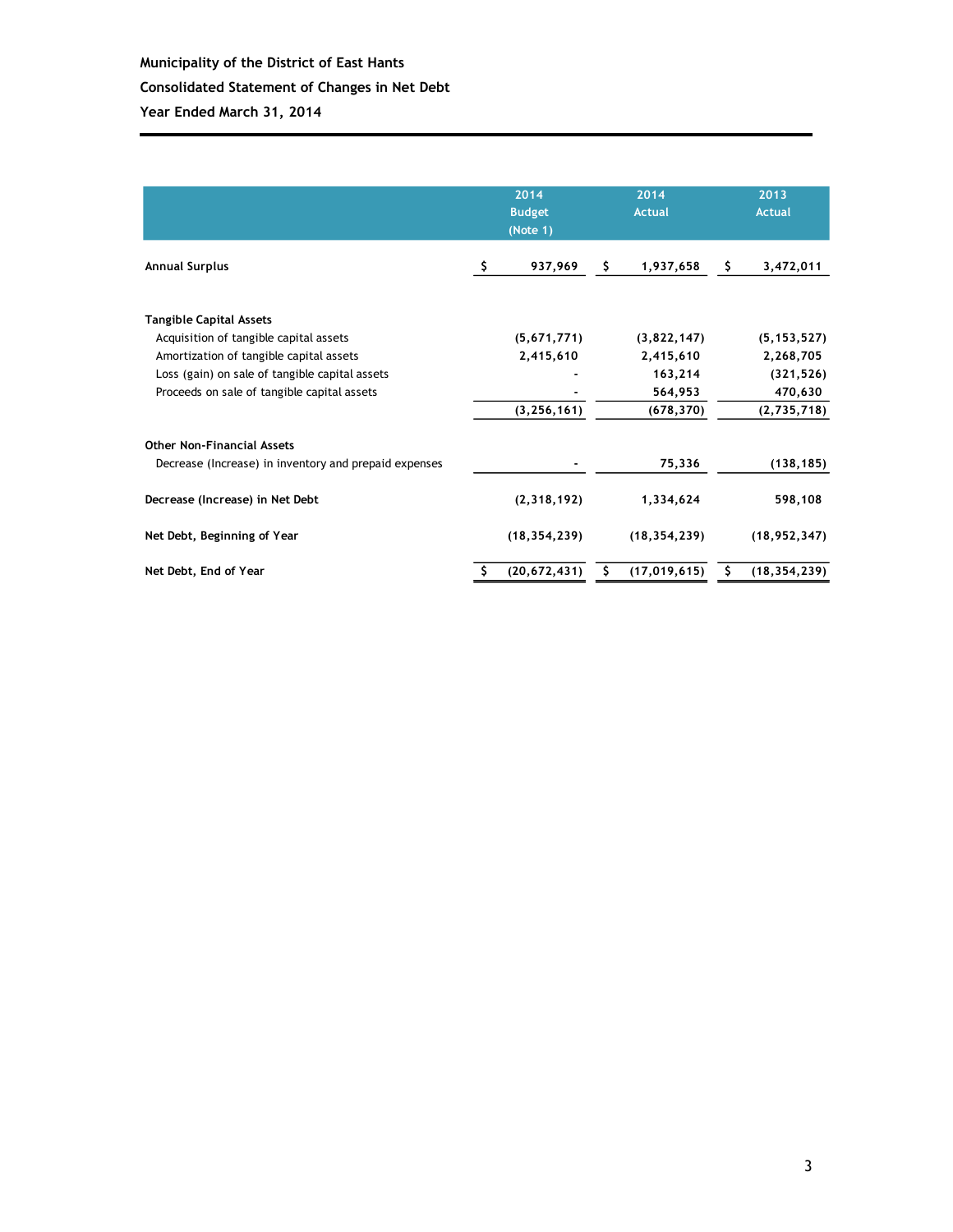|                                                            | 2014             | 2013             |
|------------------------------------------------------------|------------------|------------------|
| <b>Operations</b>                                          |                  |                  |
| Annual surplus                                             | \$<br>1,937,658  | \$<br>3,472,011  |
| Add amortization of tangible capital assets                | 2,415,610        | 2,268,705        |
|                                                            | 4,353,268        | 5,740,716        |
| Changes in Non-Cash Assets and Liabilities                 |                  |                  |
| Decrease in accounts receivable                            | 703,442          | 358,617          |
| (Increase) decrease in taxes receivable                    | (50, 259)        | 163,504          |
| Increase (Decrease) in accounts payable and accruals       | 369,650          | (81, 685)        |
| Increase in tax sale surplus                               |                  | 19,089           |
| Increase (decrease) in deferred revenue                    | 153,315          | (60, 837)        |
| (Decrease) increase in employee benefits/other obligations | 72,858           | (33, 264)        |
| Decrease (increase) in inventory and prepaid expenses      | 75,336           | (138, 185)       |
|                                                            | 1,324,342        | 227,239          |
| Net Change in Cash From Operations                         | 5,677,610        | 5,967,955        |
| <b>Financing Activities</b>                                |                  |                  |
| Long term debt issued                                      | 4,000,000        | 1,000,000        |
| Short term debt issued (retired)                           |                  | (1,500,000)      |
| Long term debt retired                                     | (1, 545, 646)    | (1,434,062)      |
|                                                            | 2,454,354        | (1,934,062)      |
| <b>Capital Activities</b>                                  |                  |                  |
| Additions to tangible capital assets                       | (3,709,060)      | (5,812,069)      |
| Decrease (increase) in work in progress                    | (113, 087)       | 658,542          |
| (Gain) loss on sale of tangible capital assets             | 163,214          | (321, 526)       |
| Proceeds on sale of tangible capital assets                | 564,953          | 470,630          |
|                                                            | (3,093,980)      | (5,004,423)      |
| Increase in Cash Position                                  | 5,037,984        | (970, 530)       |
| Cash Position, Beginning of Year                           | 13,182,913       | 14, 153, 443     |
| Cash Position, End of Year                                 | \$<br>18,220,897 | \$<br>13,182,913 |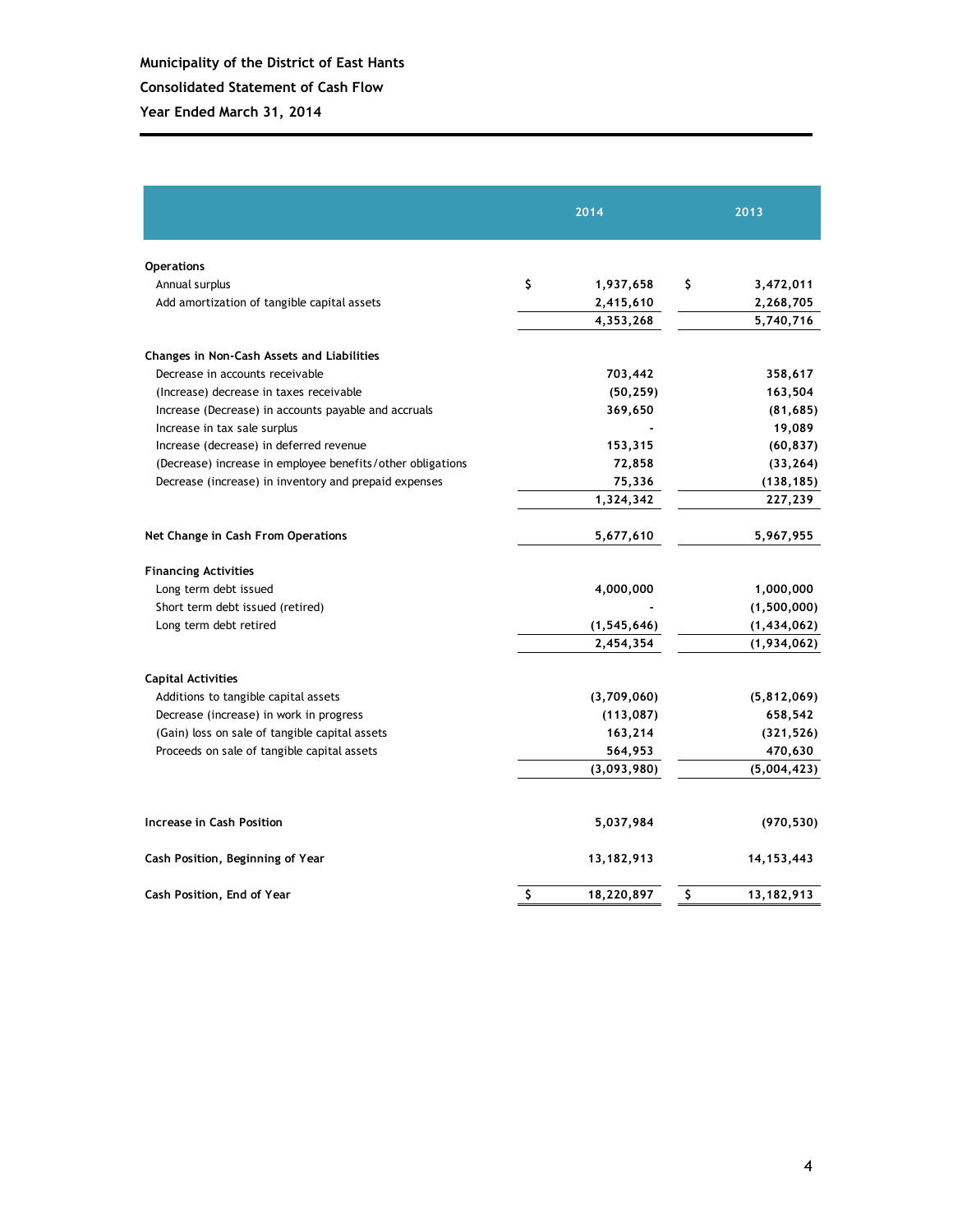#### 1. **Significant Accounting Policies**

The consolidated financial statements of the Municipality of East Hants (Municipality) are the representations of management prepared in accordance with accounting principles for local governments as established by the Public Sector Accounting Board (PSAB) of the Canadian Institute of Chartered Accountants (CICA). Significant aspects of the accounting policies adopted by the Municipality of East Hants are as follows:

#### **a) Reporting Entity**

These consolidated financial statements reflect the assets, liabilities, revenues, expenditures and changes in net assets and in financial position of the reporting entity. The reporting entity is comprised of all organizations and enterprises accountable to the Municipality for the administration of their financial affairs and resources and which are owned or controlled by the Municipality, namely:

- General Operating and Capital
- Water Utility Operating and Capital

Inter-departmental and inter-organizational transactions and balances between these entities and organizations are eliminated.

#### **b) Fund Accounting**

Funds within the consolidated financial statements consist of current, capital and reserve funds.

Council approves certain amounts to be set aside in reserves and reserve funds for future operating and capital purposes. Transfers between funds are recorded as adjustments to the appropriate fund balance.

#### **c) Revenue and Expenditure Recognition**

Revenues are recorded using the accrual basis of accounting as they are earned and measurable. Funds from external parties and earnings thereon restricted by agreement or legislation are accounted for as Deferred Revenue - Obligatory Reserve Funds until used for the purpose specified. Expenditures are recognized using the accrual method of accounting.

Property tax revenue is based on assessments determined in accordance with Nova Scotia legislation. Tax rates are set annually. Taxation revenues are recorded at the time tax billings are issued. Assessments are subject to appeal. Penalties on overdue taxes are recorded in the period levied.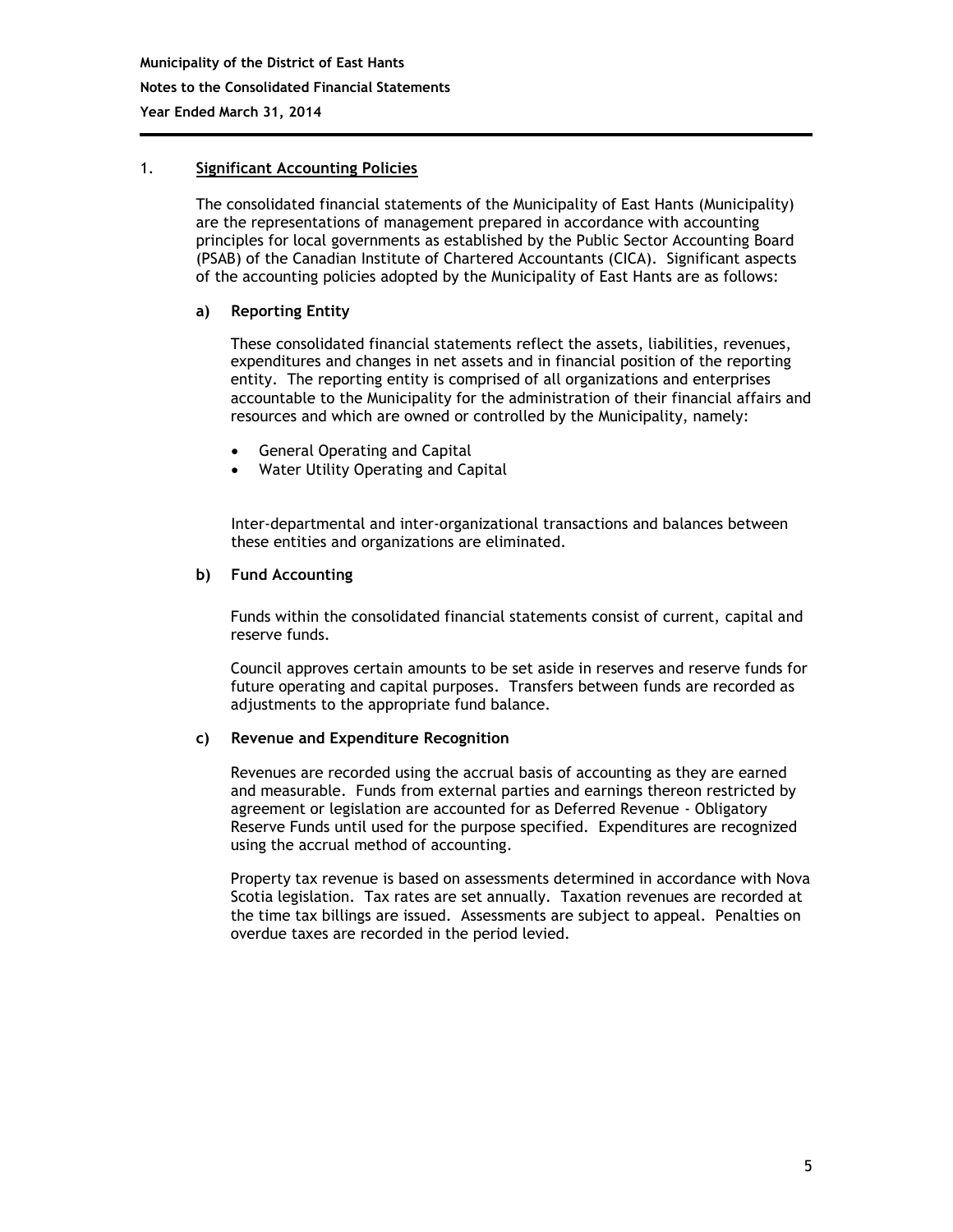#### **d) Tangible Capital Assets**

Tangible capital assets are recorded in accordance with section 3150 of the PSAB Handbook.

Amortization has been calculated on a straight-line basis over an asset's useful life as follows:

| Land Improvements                                                                                                                                                                     | 20 years                                                                  |
|---------------------------------------------------------------------------------------------------------------------------------------------------------------------------------------|---------------------------------------------------------------------------|
| Municipal Buildings                                                                                                                                                                   | 40 years                                                                  |
| <b>Buildings - Plants</b>                                                                                                                                                             | 25 years                                                                  |
| Machinery and Equipment                                                                                                                                                               | $5 - 10$ years                                                            |
| Vehicles - residual value \$10,000                                                                                                                                                    | 4 years                                                                   |
| <b>Engineered Structures</b><br>Roadway Systems<br>Sidewalks<br><b>LED Streetlights</b><br>Sewer Collection and Disposal<br>Landfill Infrastructure<br>Industrial Park Infrastructure | 50 years<br>20 years<br>25 years<br>40 - 50 years<br>25 years<br>40 years |

Water Utility assets are depreciated in accordance with the Nova Scotia Utility and Review Board Accounting and Reporting Handbook section 3040 and 3042.

|                                 |                          | <b>General Capital Assets</b> |             |           |                          | Infrastructure |                          |         |               |              |
|---------------------------------|--------------------------|-------------------------------|-------------|-----------|--------------------------|----------------|--------------------------|---------|---------------|--------------|
|                                 |                          |                               | Machinery   |           | Engineered               | Industrial     | Water                    | Assets  | 2014          | 2013         |
|                                 | Land                     | <b>Buildings</b>              | & Equipment | Vehicles  | <b>Structures</b>        | Parks          | <b>Utilities</b>         | in WIP  | <b>TOTAL</b>  | <b>TOTAL</b> |
| Cost                            |                          |                               |             |           |                          |                |                          |         |               |              |
| <b>Opening Costs</b>            | 2,298,846                | 12,649,691                    | 2,350,188   | 219,009   | 53,443,893               | 4,195,380      | 22,643,240               | 174,595 | 97.974.842    | 93,038,223   |
| Additions during year           | 12,113                   | 28.684                        | 291.221     | 68.059    | 1.189.024                | 2.032.888      | 87,071                   | 113.087 | 3.822.147     | 5,153,527    |
| Disposals & Write downs         | (82, 502)                | (1,058,039)                   | (151, 201)  | (62, 438) |                          | ٠              |                          |         | (1, 354, 180) | (216, 908)   |
| <b>Closing Costs</b>            | 2,228,457                | 11,620,336                    | 2,490,208   | 224,630   | 54,632,917               | 6,228,268      | 22.730.311               | 287.682 | 100.442.809   | 97,974,842   |
|                                 |                          |                               |             |           |                          |                |                          |         |               |              |
| <b>Accumulated Amortization</b> |                          |                               |             |           |                          |                |                          |         |               |              |
| Opening Accum. Amortization     | N/A                      | 2.828.899                     | 1,255,487   | 59.693    | 13.965.560               | 821,480        | 3,952,405                |         | 22.883.524    | 20,682,623   |
| Amortization in Year            | N/A                      | 323,078                       | 211,037     | 26,643    | 1,413,646                | 113,082        | 328,124                  | ٠       | 2,415,610     | 2,268,705    |
| Adj/Disposals - Accum Amort     | N/A                      | (494,061)                     | (99, 514)   | (32, 438) | $\overline{\phantom{a}}$ |                | $\overline{\phantom{a}}$ | $\sim$  | (626, 013)    | (67, 804)    |
| Acc Amort - End of Year         | $\overline{\phantom{a}}$ | 2,657,916                     | 1,367,010   | 53,898    | 15,379,206               | 934,562        | 4,280,529                |         | 24,673,121    | 22,883,524   |
|                                 |                          |                               |             |           |                          |                |                          |         |               |              |
| <b>Net Book Value</b>           | 2,228,457                | 8.962.420                     | 1,123,198   | 170.732   | 39.253.711               | 5.293.706      | 18,449,782               | 287.682 | 75.769.688    | 75,091,318   |

#### **e) Deferred Revenue / Obligatory Reserve Funds**

Deferred revenue consists of user charges and fees which have been collected but for which the related services have yet to be performed, at which time they will be recognized as revenues.

The Municipality receives infrastructure charge contributions and payments in lieu of green space under provisions of Municipal By-Laws. These funds by their nature are restricted in their use and until applied to applicable capital works, are recorded as Deferred Revenue - Obligatory Reserve Funds. As applied to capital projects, they are recorded as revenue in the year the funds are expended.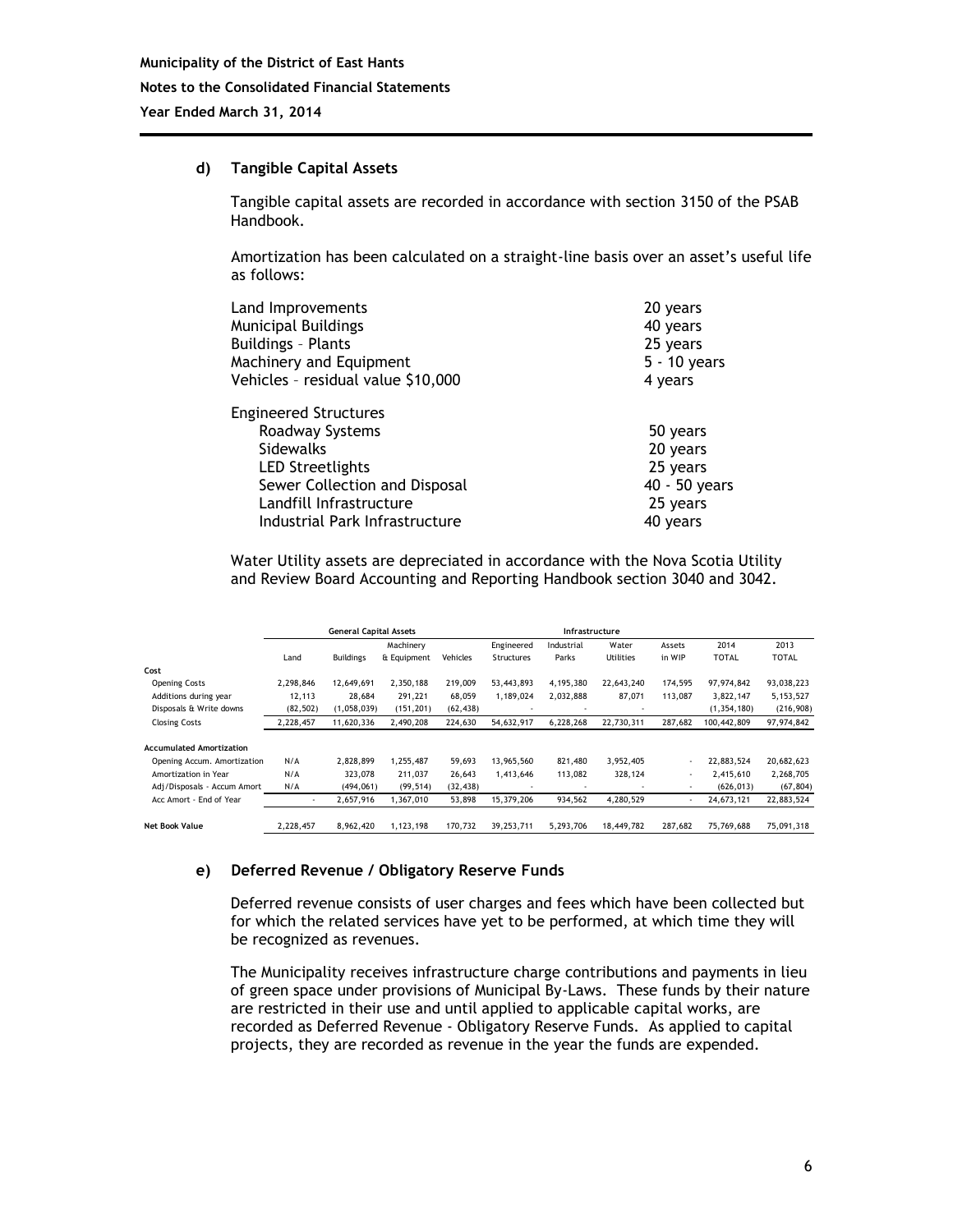#### **f) Government Transfers**

Government and other contributions are recognized as revenue in the period the transfer is authorized and all eligibility criteria have been met, except when the transfer includes stipulations which have not yet been met.

#### **g) Investment Income**

Investment income earned on surplus current funds, capital funds, and reserve funds (other than obligatory reserve funds) is reported as revenue in the period earned. Investment income earned on obligatory reserve funds is reported as part of the respective deferred revenue balance.

#### **h) Employee Future Benefits**

The present value of the cost of providing employees with future benefits programs is expensed as employees earn these entitlements through service. The cost of the benefits earned by employees is actuarially determined using the projected cost method pro-rated on service and management's best estimate of retirement ages of employees and expected health care and other costs.

#### **i) Budget Figures**

Council completes separate budget reviews for its operating, water utility and capital budgets each year. The approved operating and water utility budget for 2014 is reflected on the Schedule of Current Fund Municipal Operations and Schedule of Current Fund Water Utility. For capital spending, budgets are set for individual projects and funding for these activities is determined annually and made by transfers from reserve funds, transfers from the operating/water utility funds, by the application of applicable grants, other funds available and by debt financing. As many capital projects are carried out over one or more years, it is not practical to present annualized budget information on the Schedule of Capital Fund Operations.

#### **j) PSAB Budget**

The consolidated financial statements include an unaudited PSAB budget.

With the exception of the water utility budget, amortization and the gain/loss on the sale of assets were not contemplated during the development of the budget and, as such, have been included using actual figures for the budget value.

The reconciliation between the financial plan and the budget figures used in these statements is disclosed as a schedule – Reconciliation of the Financial Plan to the PSAB Budget.

#### **k) Use of Estimates**

The preparation of these statements in accordance with Canadian generally accepted accounting principles requires management to make estimates and assumptions that affect the reported amounts of assets and liabilities and to disclose contingent assets and liabilities at the date of the consolidated financial statements, and the reported amounts of revenues and expenditures during the reporting period. Actual results could differ from those estimates.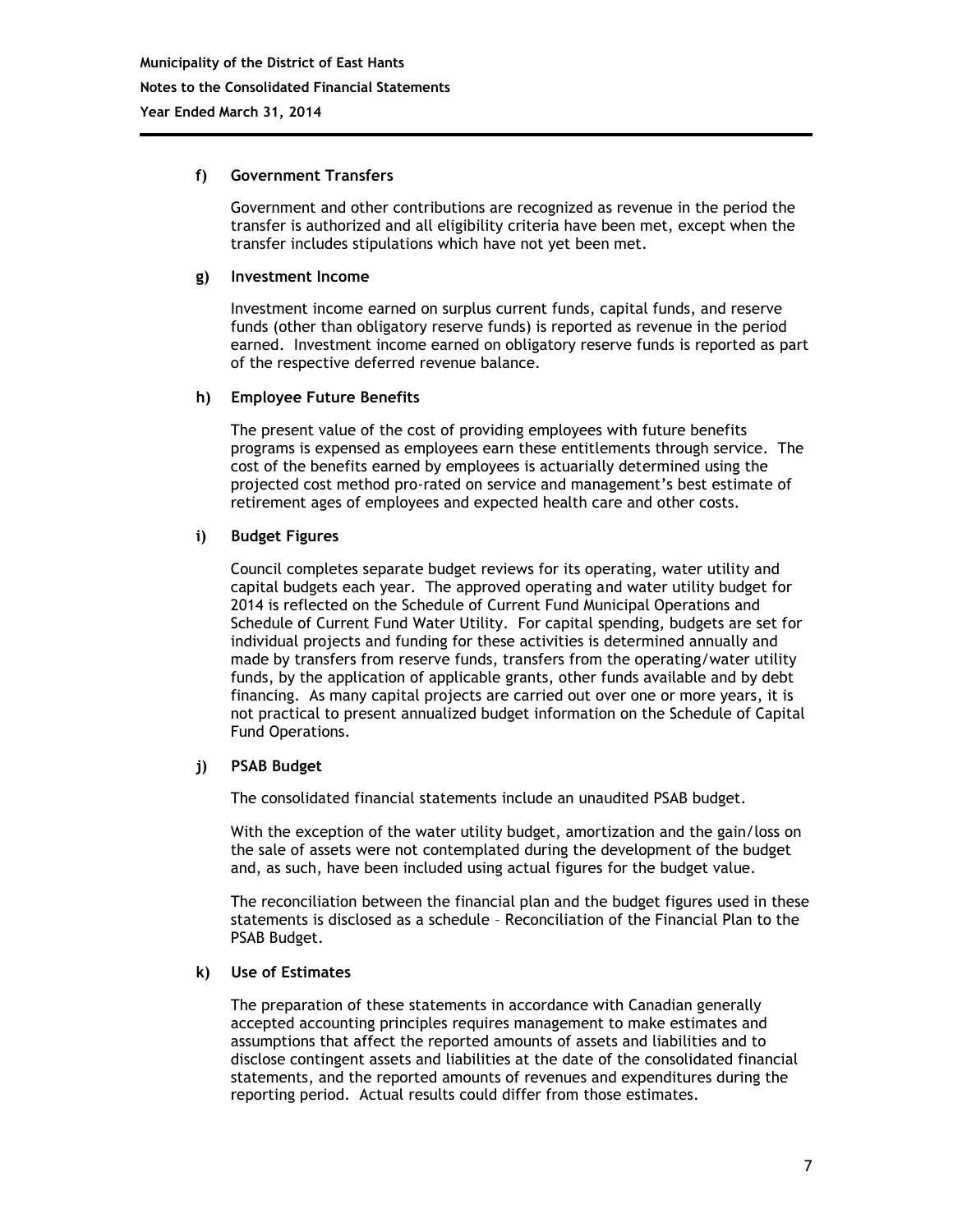#### **2. Cash**

Cash is comprised of:

| 2014 |            | 2013 |            |  |
|------|------------|------|------------|--|
|      | 15,730,773 |      | 10,925,380 |  |
|      | 2,490,124  |      | 2,257,533  |  |
|      | 18,220,897 |      | 13,182,913 |  |
|      |            |      |            |  |

#### Administered bank accounts

The Municipality administers bank accounts for the Lantz Fire Department, Milford Fire Department, Nine Mile River Fire Department, Maitland Fire Department, and Rawdon Fire Department. These bank accounts are held in the name of the Municipality of the District of East Hants, but do not belong to the Municipality and therefore these accounts are not included in these financial statements.

#### **3. Taxes and Rates Receivable**

Taxes receivable have been recorded net of an allowance for doubtful accounts of \$27,427 (2013 - \$12,971), representing a staff estimate of uncollectible accounts.

#### **4. Accounts Receivable**

The balance for accounts receivable on the consolidated Statement of Financial Position totaled \$988,018 (2013 - \$1,691,460). The balance is comprised of the following:

|                                                   |  | 2014    | 2013 |           |  |
|---------------------------------------------------|--|---------|------|-----------|--|
| Amounts due from provincial/federal government \$ |  | 174,551 |      | 796,973   |  |
| Loan to Lantz fire department                     |  | 316,083 |      | 329,798   |  |
| <b>Other</b>                                      |  | 497,384 |      | 564,689   |  |
|                                                   |  | 988,018 |      | 1,691,460 |  |

In 2008/2009 the Municipality loaned the Lantz Volunteer Fire Department the amount of \$370,000 as per section 66(4) (e) of the Municipal Government Act (MGA).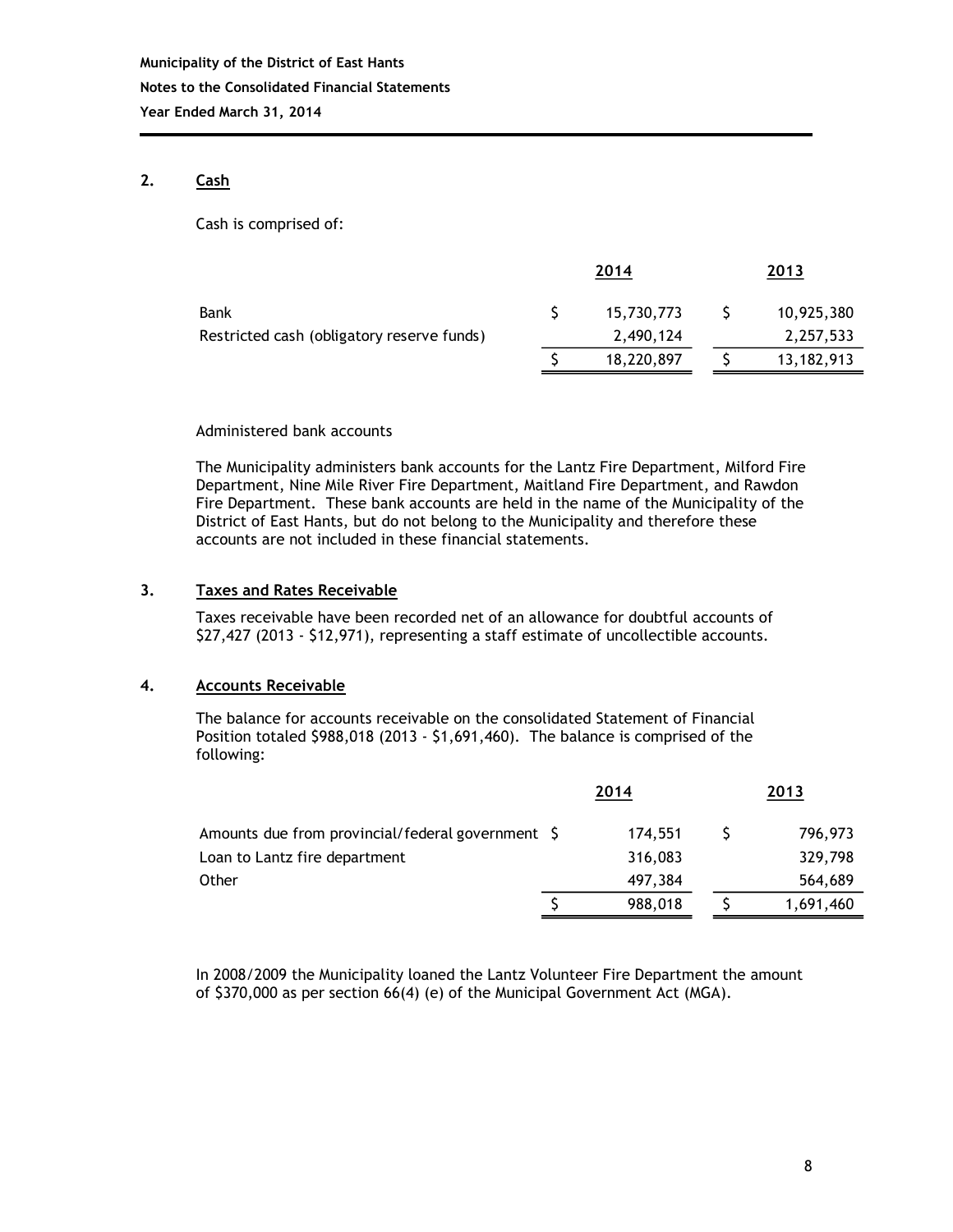#### **5. Accounts Payable and Accrued Liabilities**

|                                                     | 2014      | 2013 |           |  |
|-----------------------------------------------------|-----------|------|-----------|--|
| Liability for closure/post closure costs - landfill | 272,723   |      | 263,166   |  |
| Liability for unamortized pension loss              | 550,926   |      | 339,208   |  |
| Other payables and accruals                         | 2,776,640 |      | 2,628,265 |  |
|                                                     | 3,600,289 |      | 3,230,639 |  |

#### **6. Deferred Revenue – Obligatory Reserve**

|                           | 2014 |           |  | 2013      |  |  |
|---------------------------|------|-----------|--|-----------|--|--|
| Developer charges - sewer |      | 2,111,370 |  | 2,005,439 |  |  |
| Developer charges - water |      | 834,032   |  | 736,794   |  |  |
| Green space contributions |      | 14,472    |  | 14,300    |  |  |
|                           |      | 2,959,874 |  | 2,756,533 |  |  |

#### **7. Continuity of Obligatory Reserve Funds**

|                                    |   | 2014      | 2013 |           |  |
|------------------------------------|---|-----------|------|-----------|--|
| Balance at the beginning of year   | S | 2,756,533 |      | 2,649,569 |  |
| Development charges billed - sewer |   | 100,132   |      | 34,597    |  |
| Development charges billed - water |   | 91,132    |      | 46,596    |  |
| Interest on reserve balance        |   | 27,677    |      | 25,771    |  |
| Transfer - Sewer Capacity Study    |   | (15,600)  |      | ۰         |  |
|                                    |   | 2,959,874 |      | 2,756,533 |  |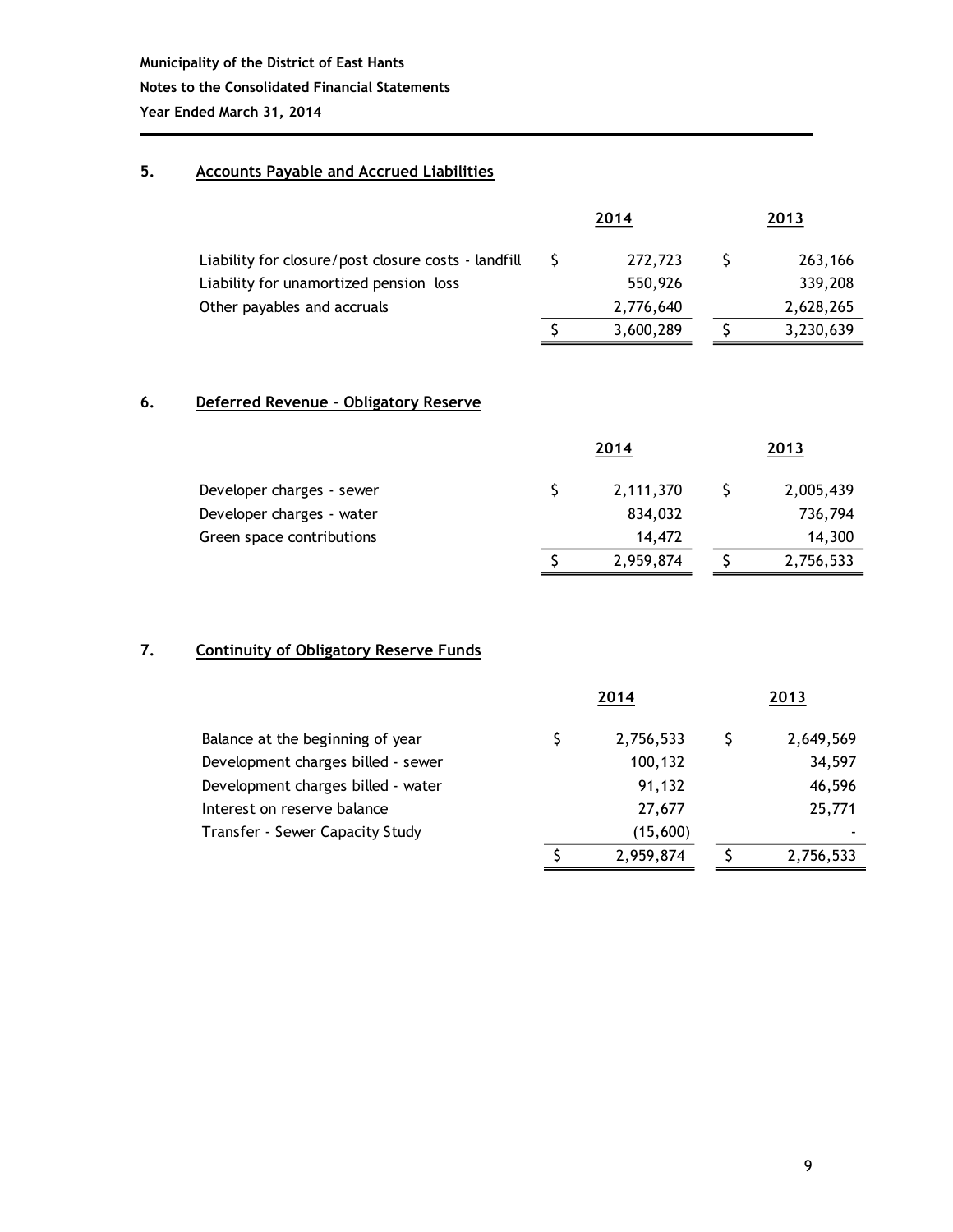#### **Notes to the Consolidated Financial Statements**

**Year Ended March 31, 2014**

#### **8. Net Long Term Liabilities**

a) Of the \$29,974,578 long-term debt (2013 - \$27,520,224) certain payments represent a burden on general Municipal Revenues, as they are to be recovered in future years from other sources.

|                                  | 2014             | 2013 |            |  |
|----------------------------------|------------------|------|------------|--|
| General revenues                 | \$<br>3,312,610  | S    | 3,571,333  |  |
| Local improvement charges        | 388,978          |      | 529,696    |  |
| Area rates                       | 11,040,065       |      | 11,649,790 |  |
| Sale of land in Industrial Parks | 3,350,103        |      | 1,939,403  |  |
| Water charges                    | 5,142,578        |      | 5,332,168  |  |
| Tenants rent                     | 6,431,244        |      | 4,175,374  |  |
| Loan to Lantz fire department    | 309,000          |      | 322,460    |  |
|                                  | \$<br>29,974,578 | S    | 27,520,224 |  |

b) The total principal repayments in each of the next five years are as follows:

|                               | 2014/2015    |    | 2015/2016 |    | 2016/2017 |    | 2017/2018 |     | 2018/2019 |
|-------------------------------|--------------|----|-----------|----|-----------|----|-----------|-----|-----------|
| General Government            | \$<br>86.471 | \$ | 89,684    | \$ | 18,200    | \$ | 19.400    | \$  | 310,700   |
| Transportation                | 544,526      |    | 495,837   |    | 454,115   |    | 461,071   |     | 734,278   |
| <b>Environmental Developm</b> | 261,767      |    | 188,069   |    | 190,143   |    | 192,419   |     | 251,251   |
| <b>Environmental Health</b>   | 145,411      |    | 152,486   |    | 107,778   |    | 231.981   |     | 89,351    |
| Sewers                        | 80,082       |    | 83,178    |    | 86,568    |    | 90,266    |     | 94,253    |
| Recreation                    | 146,994      |    | 152,574   |    | 137,032   |    | 142,821   |     | 149,162   |
| <b>Buildings</b>              | 210,790      |    | 219,750   |    | 229,250   |    | 239,290   |     | 249,960   |
| <b>Water Utilities</b>        | 196,708      |    | 204,210   |    | 212,114   |    | 220,424   |     | 229,162   |
| Hospital                      | 26,516       |    | 27,549    |    | 28,749    |    | 30,016    |     | 31,356    |
| Lantz Fire Department         | 14,150       |    | 14,880    |    | 15,650    |    | 16,455    |     | 17,300    |
| Fire Dept Equipment           | 7,498        |    | 7,735     |    | 8,000     |    | 8,298     |     | 8,627     |
| Total:                        | 1,720,913    | S  | 1.635.952 | S  | 1,487,599 | S  | 1.652.441 | \$. | 2,165,400 |

c) Total charges for the year for long term debt are as follows:

|           | 2014      |  |           |
|-----------|-----------|--|-----------|
| Principal | 1,545,646 |  | 1,434,062 |
| Interest  | 1,319,572 |  | 1,305,756 |
|           | 2,865,218 |  | 2,739,818 |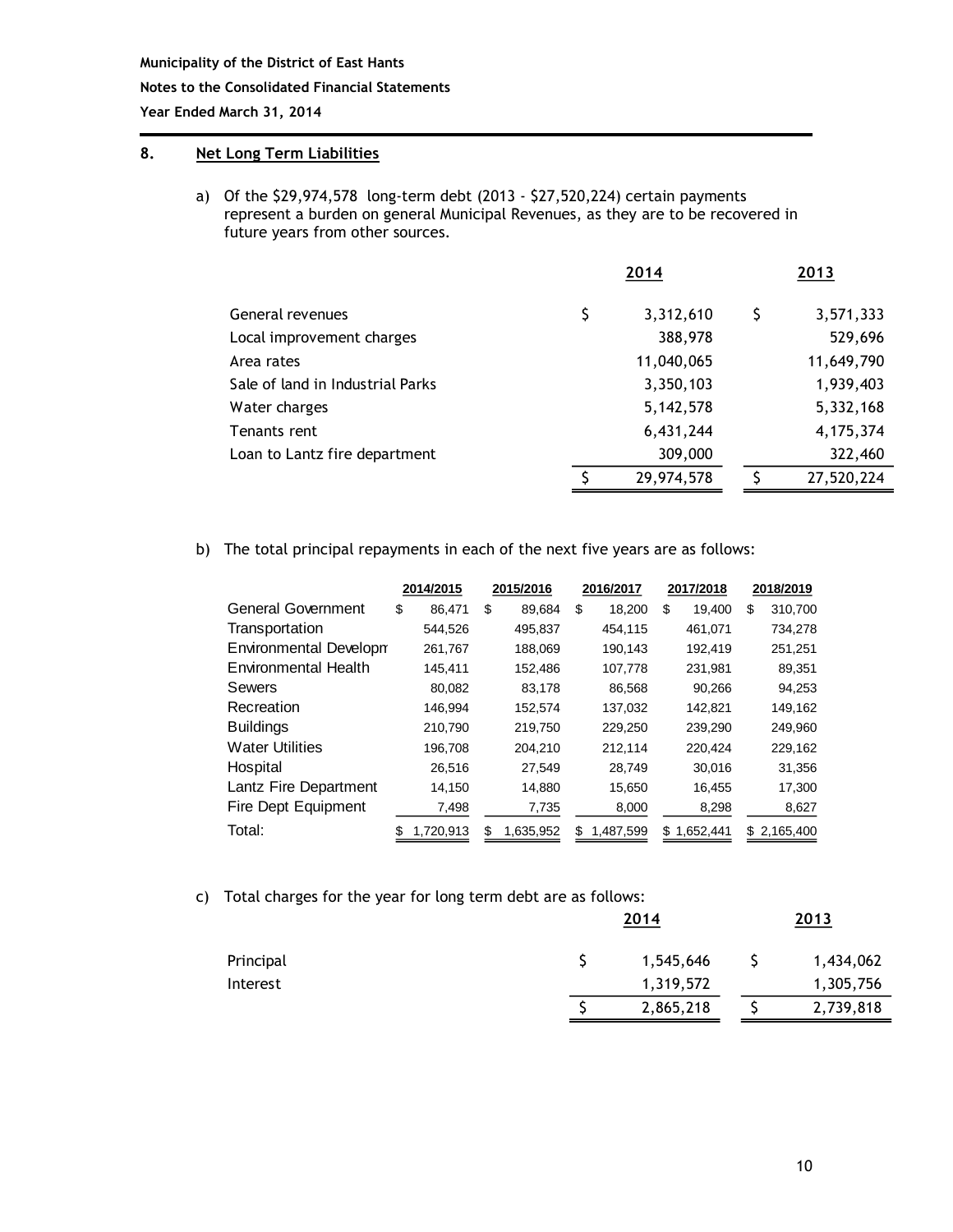#### **Municipality of the District of East Hants Notes to the Consolidated Financial Statements Year Ended March 31, 2014**

| d) | Total charges for the year for long-term debt were recorded as follows: |      |           |      |           |
|----|-------------------------------------------------------------------------|------|-----------|------|-----------|
|    |                                                                         | 2014 |           | 2013 |           |
|    | General revenues                                                        | \$   | 892,241   |      | 790,980   |
|    | Local improvement charges                                               |      | 161,163   |      | 161,258   |
|    | Area rates                                                              |      | 1,091,166 |      | 1,098,351 |
|    | Sale of land in industrial parks                                        |      | 286,052   |      | 253,317   |
|    | Water charges                                                           |      | 434,596   |      | 435,912   |
|    |                                                                         |      | 2,865,218 |      | 2,739,818 |

#### **9. Employee Benefits and Other Obligations**

The Municipality provides certain employee benefits that require funding in future periods. Under the personnel policies of the Municipality, unused sick leave can accumulate and employees may become entitled to a cash payment when they leave the Municipality's employment. An actuarial valuation of the sick leave liability was done this fiscal year and has been recorded in the Consolidated Statement of Financial Position. The Municipality is also liable for vacation days earned by its employees as at March 31, but not taken until a later date. These liability amounts have been recorded in the expenditures of the Municipality in the current or prior year.

#### **10. Pension Plan**

The Municipality operates a defined benefit pension plan, which provides benefits to employees upon retirement. The most recent actuarial valuation was at December 31, 2010. On a going-concern basis, the value of accrued benefits, at December 31, 2010, exceeded the value of the plan assets by \$66,184. On a wind-up basis, the liabilities exceed the assets by \$2,205,242. As a result of the December 2010 Actuarial Review the Municipality made special payments into the plan during 2012/2013 of \$138,540 to fund the solvency deficit and \$6,735 to fund the going concern deficit. New regulations came into effect in January 2013 that allows the Municipality to cease making the special payments on the December 2010 solvency deficit. Annual special payments will be \$6,735 for the going concern deficit of the pension plan. The next Actuarial Review will be done as at December 31, 2013 and is currently a work in progress.

|                                   | Estimated<br>December 31, 2013 | Estimated<br>December 31, 2012 |  |  |
|-----------------------------------|--------------------------------|--------------------------------|--|--|
| <b>Accrued Benefit Obligation</b> | \$8,960,012                    | \$9,237,935                    |  |  |
| Fair Value Plan Asset             | 8.190.408                      | 6,780,149                      |  |  |
| Funded Status - Plan Deficit      | S(769, 604)                    | S(2, 457, 786)                 |  |  |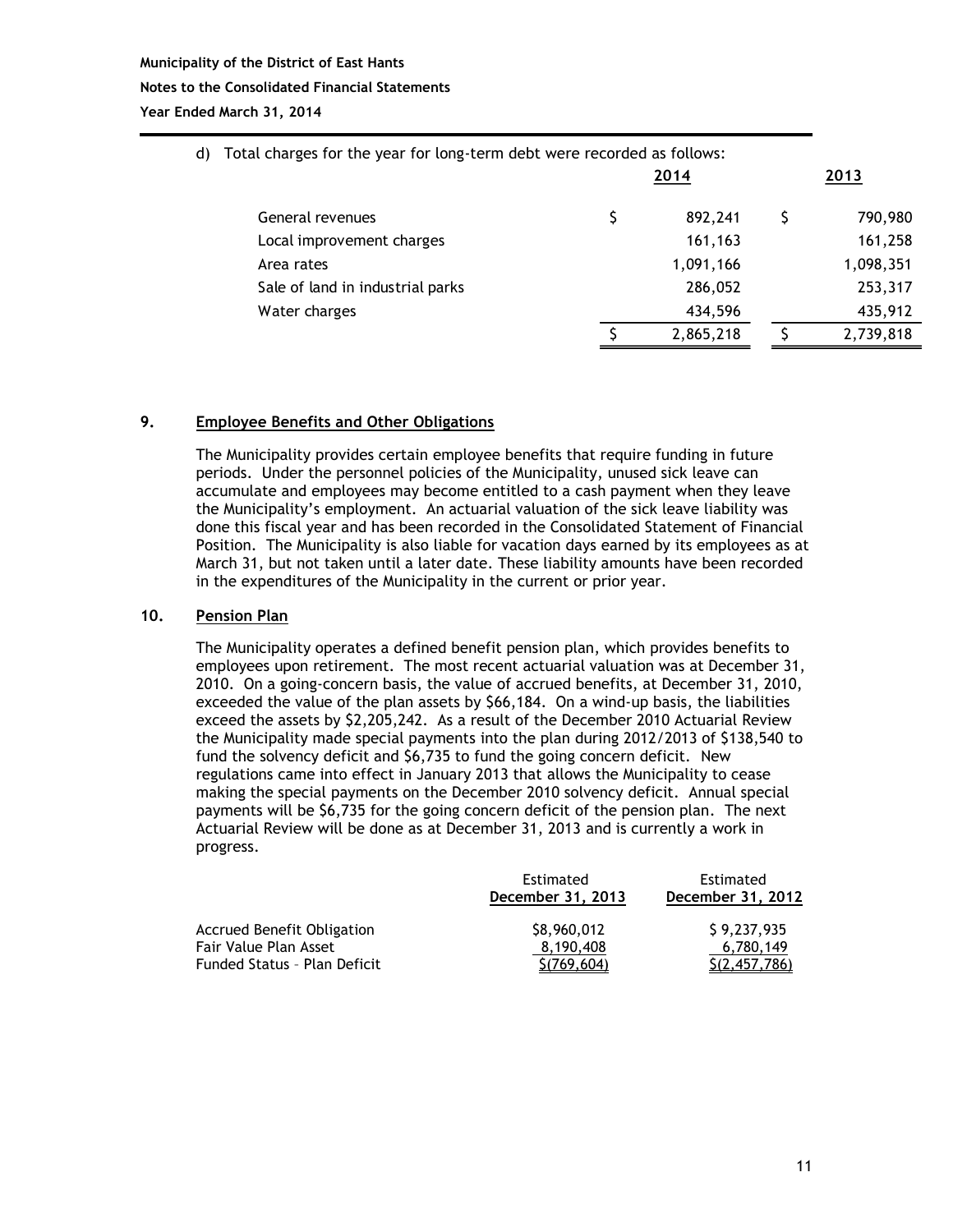#### **Municipality of the District of East Hants Notes to the Consolidated Financial Statements Year Ended March 31, 2014**

The significant actuarial assumptions adopted measuring the Municipality's accrued benefit obligation as at December 31, 2013 were as follows:

| Expected long-term rate of return on plan assets | 6.25% |
|--------------------------------------------------|-------|
| Rate of compensation increase                    | 3.00% |

All plan assets are held by various Standard Life Funds.

An actuarial valuation of the pension plan was performed for accounting purposes using the projected benefit method prorated on service. The unamortized actuarial loss is amortized over the expected average remaining service life ("EARSL") of the employee group.

| Accrued benefit obligation, net of plan assets           | \$769,604 |
|----------------------------------------------------------|-----------|
| Unamortized actuarial loss                               | (218.678) |
| Benefit liability recorded in the statement of financial | \$550,926 |
| position                                                 |           |

During the year, the Municipality and employees contributed \$334,082 (including special payments) and \$188,993 respectively, to the plan. Benefit payments for the year totaled \$219,028.

Administrative fees paid during the 2013-2014 fiscal year totaled \$13,973.

#### **11. Solid Waste Management Facilities Liabilities**

The Municipality owns one landfill site for which the permit to operate expired December 31, 2005. As of March 31, 2007 the site has been capped in accordance with all applicable environmental regulations. The site, although not used as a residual waste disposal site, will continue to be used as a construction and demolition disposal site into the future. In addition the site has an organics and waste transfer facility in operation. East Hants waste has been shipped to a facility outside of its borders since January 1, 2006.

The liability of \$272,723 (2012 - \$263,166) is felt to approximate the present value of post closure costs of the site in accordance with current regulations and has been reported on the Consolidated Statement of Financial Position. Costs relating to the post closure of this site include cost for maintenance of sedimentation ponds and testing of the monitoring wells on the site for 30 years after closure. Closure/post closure costs include managements' best estimates of what those costs will be, based on input from engineers on staff. Some costs are projected at an inflation rate of .1%. All costs are discounted using a rate of 6%.

The liability for closure/post closure has been fully funded.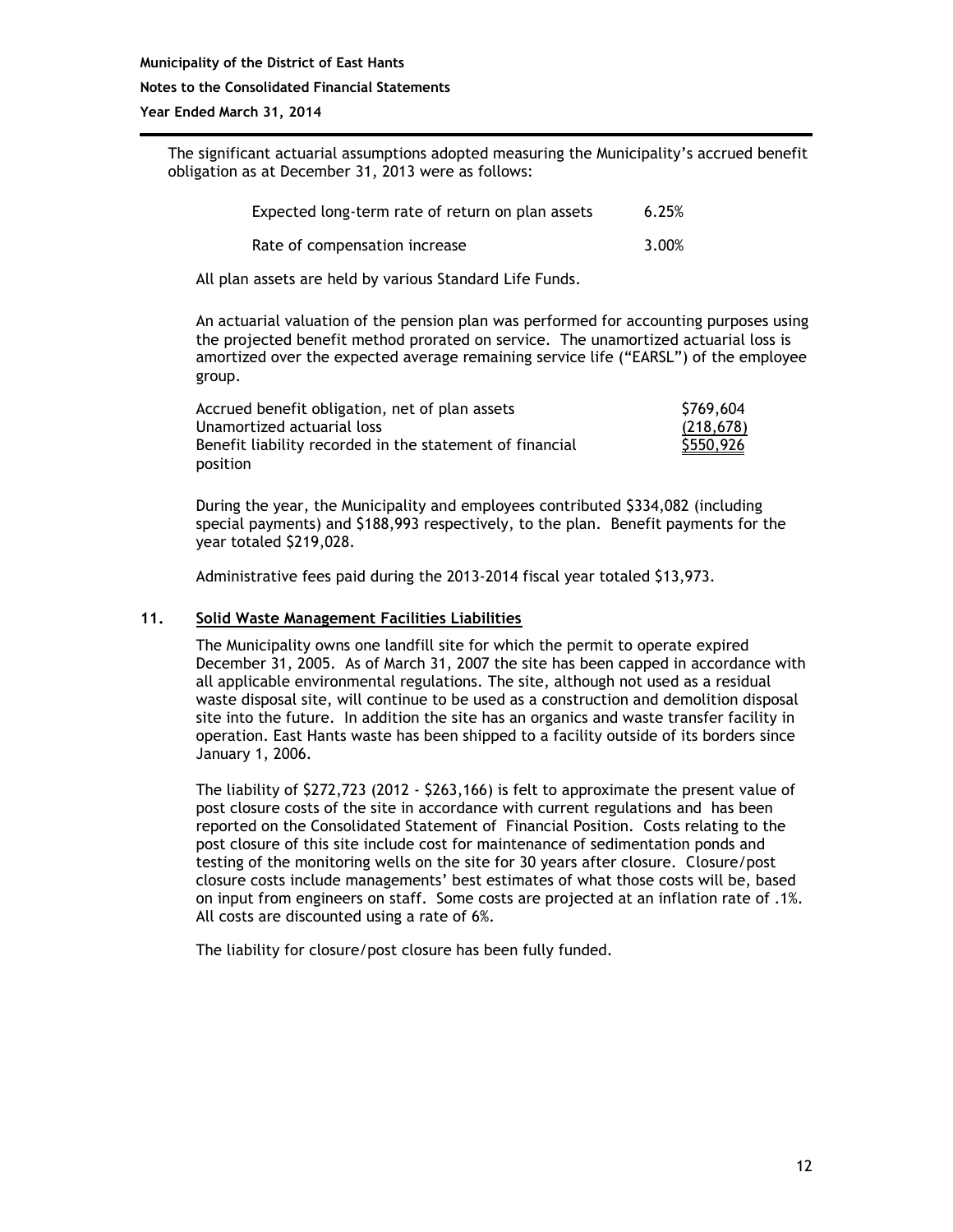#### **12. Municipal Fund Balances**

a) The current fund balance is comprised of the following:

|                                                               |    | 2014          | 2013 |               |  |
|---------------------------------------------------------------|----|---------------|------|---------------|--|
| Services provided by area rates                               | \$ | 52,295        | S    | 52,295        |  |
| Services provided by general fund                             |    | 38,044        |      | 38,044        |  |
| Long term liabilities issued to fund Hospital                 |    | (905, 304)    |      | (930, 748)    |  |
| Long term liabilities issued to fund East Hants<br>Sportsplex |    | (3, 137, 885) |      | (3, 261, 032) |  |
| Unfunded pension liability                                    |    | (550,926)     |      | (339, 208)    |  |
| Landfill liability funded by reserves                         |    | (272, 723)    |      | (263, 166)    |  |
|                                                               |    | (4,776,499)   |      | (4,703,815)   |  |
| Water utility operation                                       |    | 1,107,443     |      | 1,116,311     |  |
|                                                               | ς  | (3,669,056)   | ς    | (3, 587, 504) |  |

b) The investment in capital assets is comprised of the following:

|                                              |  | 2014           | 2013 |              |  |
|----------------------------------------------|--|----------------|------|--------------|--|
| Tangible capital assets                      |  | 75,482,006     |      | 74,916,723   |  |
| Work in progress                             |  | 287,682        |      | 174.595      |  |
| Funds yet to be provided from long term debt |  | (459, 280)     |      | (2,869,210)  |  |
| Long term liabilities capital                |  | (25, 622, 392) |      | (23,005,984) |  |
|                                              |  | 49,688,016     |      | 49,216,124   |  |

c) Reserves and reserve funds set aside for specific purposes by Council or required by legislation are comprised of the following:

| Working funds                           | 2014       | 2013 |            |  |
|-----------------------------------------|------------|------|------------|--|
|                                         | 8,862,981  |      | 7,919,008  |  |
| Replacement of equipment/assets         | 3,853,768  |      | 3,259,980  |  |
| Landfill closure/post closure liability | 272,723    |      | 263,166    |  |
|                                         | 12,989,472 |      | 11,442,154 |  |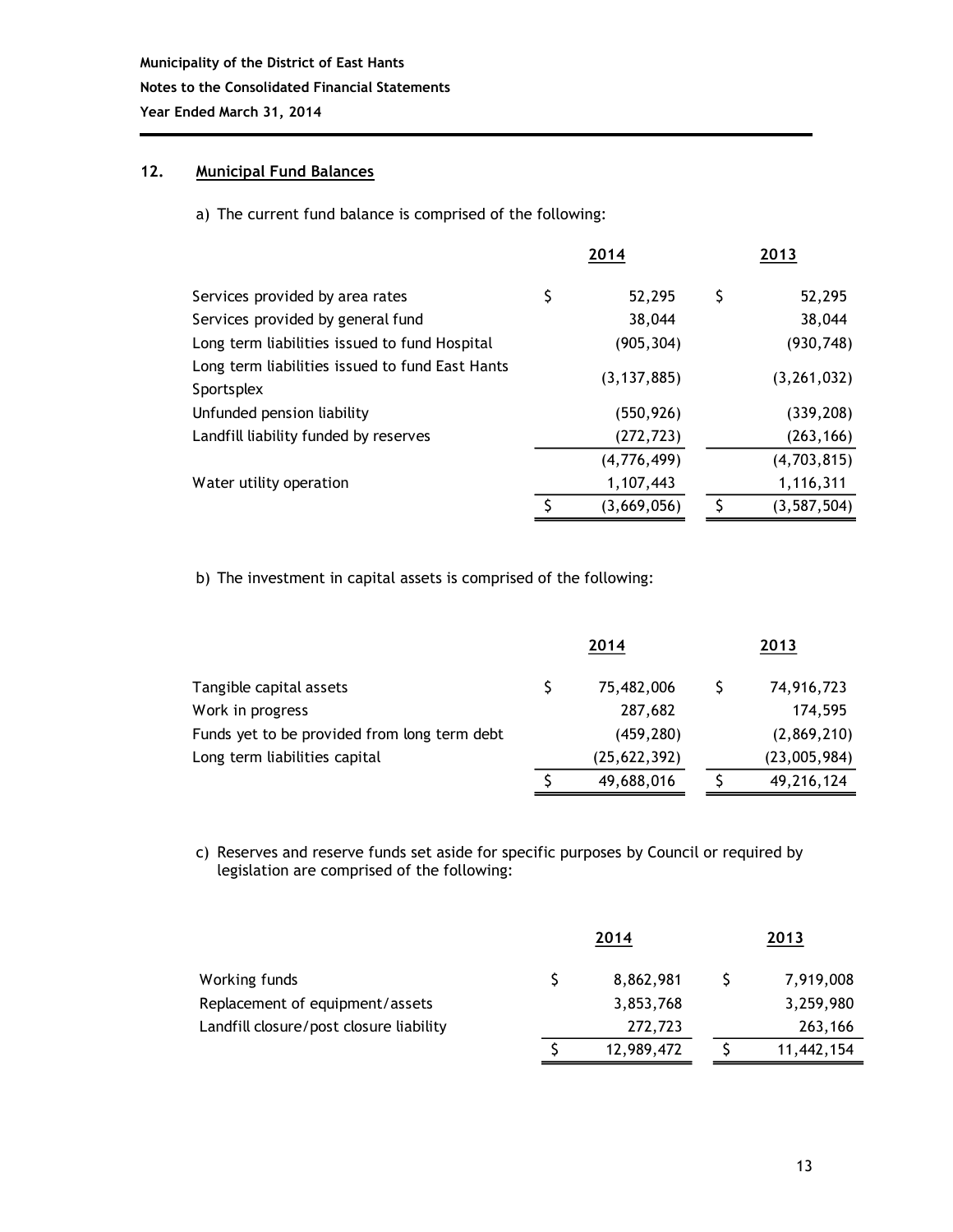## **Municipality of the District of East Hants Notes to the Consolidated Financial Statements**

**Year Ended March 31, 2014**

 $13.$ 

#### d) Consolidated Accumulated Surplus:

|                                                                            |    | 2014          |    | 2013          |
|----------------------------------------------------------------------------|----|---------------|----|---------------|
| Current fund                                                               |    | (3,669,056)   |    | (3, 587, 504) |
| Investment in capital assets                                               |    | 49,688,016    |    | 49,216,124    |
| Reserve funds                                                              |    | 12,989,472    |    | 11,442,154    |
|                                                                            | ς  | 59,008,432    | Ŝ  | 57,070,774    |
| <b>Taxation</b>                                                            |    | 2014          |    | 2013          |
| Taxation from real property                                                | \$ | 23,089,604    | \$ | 22,269,818    |
| Less: Taxation collected to pay provincial<br>mandatory education tax rate |    | (4, 250, 340) |    | (3,992,868)   |
| Net taxes available for municipal purposes                                 | Ś  | 18,839,264    | Ś  | 18,276,950    |

#### **14. Remuneration and Expenses Paid to Council Members and the CAO**

|                              | Stipend/Salary |         | <b>Expenses</b> |        | Total |         |
|------------------------------|----------------|---------|-----------------|--------|-------|---------|
| Council                      |                |         |                 |        |       |         |
| Warden James D. Smith        | \$             | 38,235  | \$              | 5,188  | \$    | 43,423  |
| Rosanne Bland                |                | 20,952  |                 | 787    |       | 21,739  |
| Cecil Dixon                  |                | 19,538  |                 | 3,385  |       | 22,923  |
| Albert Flemming              |                | 19,538  |                 | 5,061  |       | 24,599  |
| <b>Greg Grant</b>            |                | 20,246  |                 | 559    |       | 20,805  |
| Wayne Greene                 |                | 20,246  |                 | 677    |       | 20,923  |
| Eldon Hebb                   |                | 19,538  |                 | 1,572  |       | 21,110  |
| John A. MacDonald            |                | 20,997  |                 | 515    |       | 21,512  |
| Cyril McDonald               |                | 20,952  |                 | 1,893  |       | 22,845  |
| Norval Mitchell              |                | 19,539  |                 | 1,347  |       | 20,886  |
| Keith Rhyno                  |                | 19,893  |                 | 722    |       | 20,615  |
| <b>Eleanor Roulston</b>      |                | 19,893  |                 | 3,165  |       | 23,058  |
| <b>Willy Versteeg</b>        |                | 23,159  |                 | 2,094  |       | 25,253  |
| Chief Administrative Officer |                | 134,984 |                 | 1,134  |       | 136,118 |
|                              | \$             | 417,710 | \$              | 28,099 | \$    | 445,809 |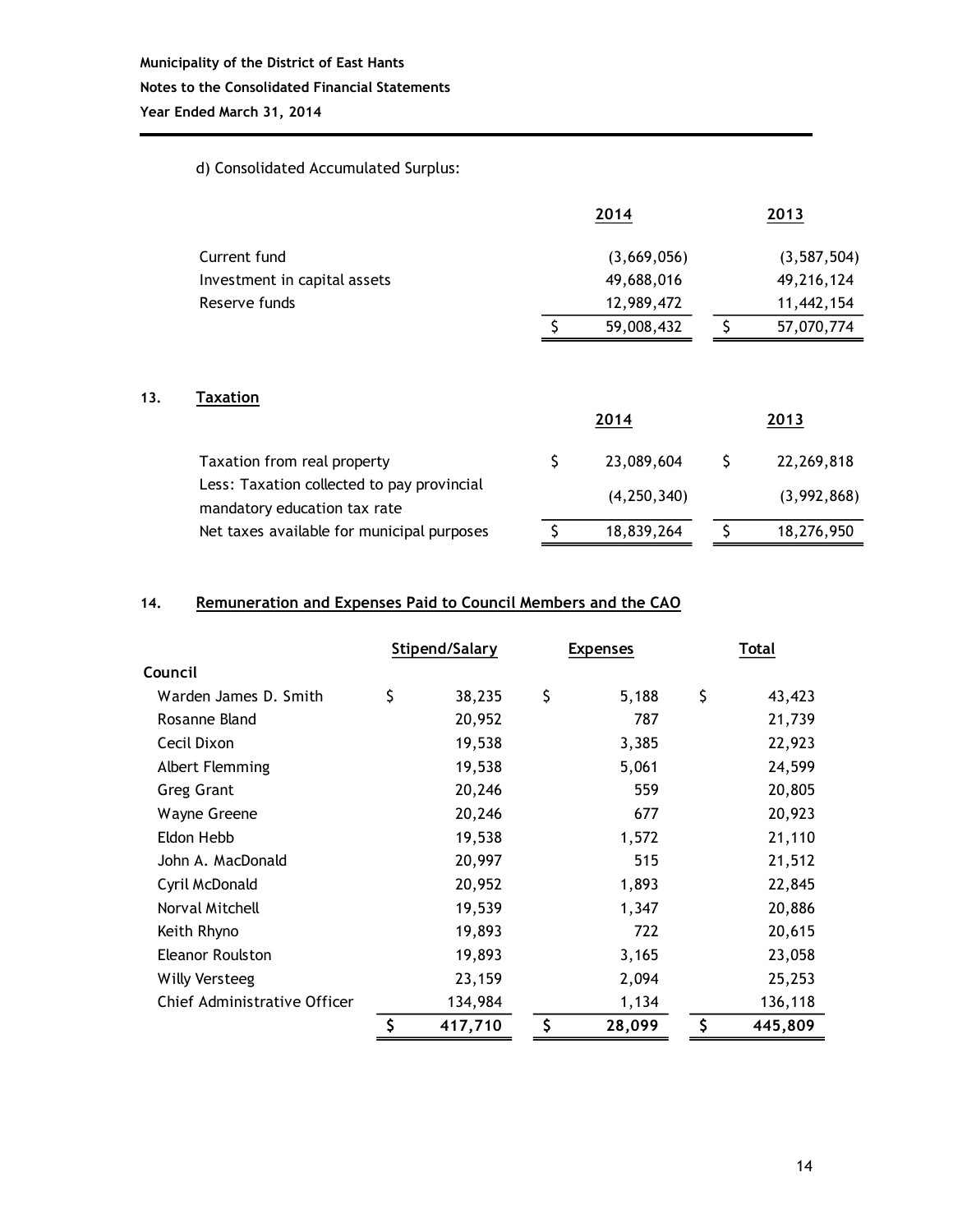#### **15. Subsequent Events**

The Municipality has tentatively entered into an agreement to construct a new RCMP Office in Rawdon with a construction cost of \$750,000.

#### **16. Contingency**

The Municipality has guaranteed a loan on behalf of the Lantz Fire Department totaling \$309,000 (2013 - \$322,460).

#### **17. Comparative Figures**

Certain of the comparative figures have been reclassified to conform with current year financial statement presentation.

#### **18. Restatement**

The comparative amounts for the year ended March 31, 2013 have been restated to reflect the interdepartmental revenues and expenses that were not eliminated in the financial statements of the Municipality. As a result of the restatement, total revenues and total expenses decreased by \$1,433,142 from the balances previously reported in the Consolidated Statement of Operations for the year ended March 31, 2013, as follows:

| Revenues:                      |    |               |
|--------------------------------|----|---------------|
| Other revenue from own sources | \$ | (516, 245)    |
| Other transfers                |    | (400,000)     |
| Water utility                  |    | (516, 897)    |
|                                |    | (1, 433, 142) |
| Expenses:                      |    |               |
| General government services    | S  | (258, 914)    |
| Protective services            |    | (516, 897)    |
| Environmnetal health services  |    | (472, 634)    |
| Recreation & cultural services |    | (103, 491)    |
| Water utility                  |    | (81, 206)     |
|                                | S  | (1, 433, 142) |

The restatement also impacted the Consolidated Schedule of Operations by Function for the year ended March 31, 2013. The restatement did not have an impact on the Consolidated Statements of Financial Position, Changes in Net Debt and Cash Flow.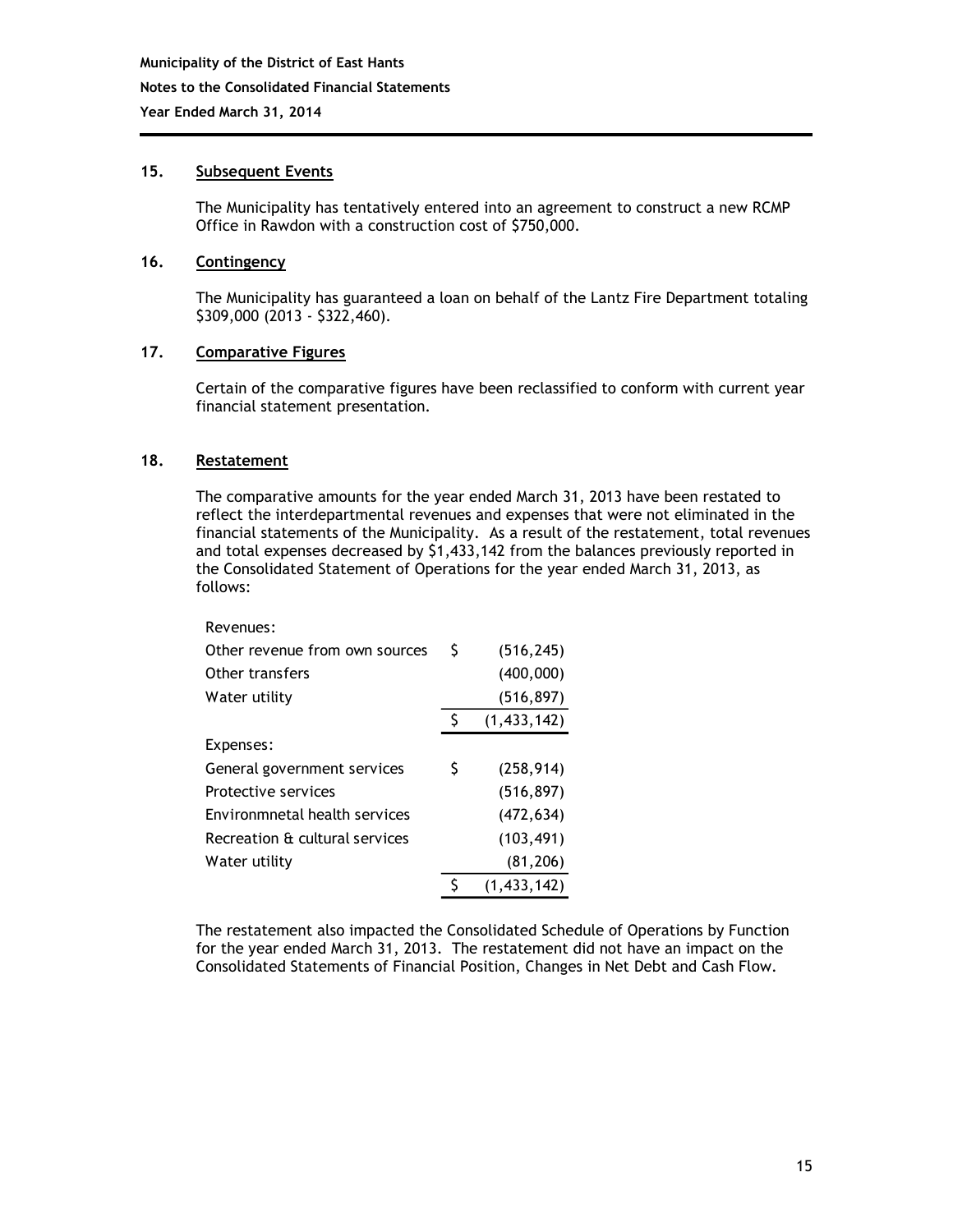#### **Schedule of Current Fund Operations – Municipal Operations**

|                                                | 2014 |               |    | 2014          |     | 2013          |
|------------------------------------------------|------|---------------|----|---------------|-----|---------------|
|                                                |      | <b>Budget</b> |    | <b>Actual</b> |     | <b>Actual</b> |
|                                                |      |               |    |               |     |               |
| Revenue                                        |      |               |    |               |     |               |
| Property taxes                                 | \$   | 23, 245, 331  | Ş. | 23,089,604    | \$. | 22,269,818    |
| Grants in lieu of taxes                        |      | 159,245       |    | 178,295       |     | 188,970       |
| Sale of services                               |      | 994,660       |    | 824,547       |     | 857,989       |
| Other revenue from own sources                 |      | 1,325,295     |    | 1,359,388     |     | 1,262,695     |
| Unconditional transfers from other governments |      | 177,000       |    | 185,268       |     | 197,181       |
| Conditional transfers from federal             |      |               |    |               |     |               |
| or provincial government agencies              |      | 87,434        |    | 188,487       |     | 188,526       |
| Development and other contributions applied    |      | 125,483       |    | 15,600        |     |               |
| Other transfers                                |      | 400,000       |    | 400,000       |     | 400,000       |
|                                                |      | 26,514,448    |    | 26,241,189    |     | 25,365,179    |
| <b>Expenses</b>                                |      |               |    |               |     |               |
| General government services                    |      | 5,465,510     |    | 5,060,591     |     | 4,803,865     |
| Protective services                            |      | 6,590,575     |    | 6,387,322     |     | 6,225,614     |
| Education                                      |      | 4,250,345     |    | 4,250,340     |     | 3,992,868     |
| Social services                                |      | 59,540        |    | 63,769        |     | 53,132        |
| <b>Transportation services</b>                 |      | 1,033,656     |    | 1,117,456     |     | 971,271       |
| Environmental health services                  |      | 4,495,108     |    | 4,073,810     |     | 4,088,408     |
| Environmental development services             |      | 1,393,227     |    | 1,138,400     |     | 1,136,202     |
| Landfill closure/post closure costs            |      |               |    | 9,559         |     | 32,273        |
| Recreation and cultural services               |      | 1,511,388     |    | 1,373,404     |     | 1,356,096     |
|                                                |      | 24,799,349    |    | 23,474,651    |     | 22,659,729    |
| Net Revenue (Expenses)                         |      | 1,715,099     |    | 2,766,538     |     | 2,705,450     |
| <b>Financing and Transfers</b>                 |      |               |    |               |     |               |
| Debt principal repayment                       |      | 1,356,104     |    | 1,342,595     |     | 1,238,428     |
| Increase (decrease) in amounts to be recovered |      |               |    | (221, 277)    |     | (199, 750)    |
| Transfer to capital fund                       |      | 139,000       |    | 328,746       |     | 450,846       |
| Transfer to capital reserves                   |      | (15,092)      |    | (12, 317)     |     | (11, 475)     |
| Transfer to operating reserves                 |      | 235,087       |    | 1,328,791     |     | 1,227,401     |
|                                                |      | 1,715,099     |    | 2,766,538     |     | 2,705,450     |
| Change in Fund Balance                         |      |               |    |               |     |               |
| <b>Opening Fund Balance</b>                    |      | (4, 703, 815) |    | (4,703,815)   |     | (4,648,879)   |
| Change in Long Term Debt                       |      |               |    | 148,591       |     | 144,814       |
| Change in Unfunded Pension Liability           |      |               |    | (211, 718)    |     | (167, 477)    |
| Change in Landfill Liability                   |      |               |    | (9, 557)      |     | (32, 273)     |
| <b>Closing Fund Balance (Note 12)</b>          | S.   | (4, 703, 815) | \$ | (4, 776, 499) | -\$ | (4,703,815)   |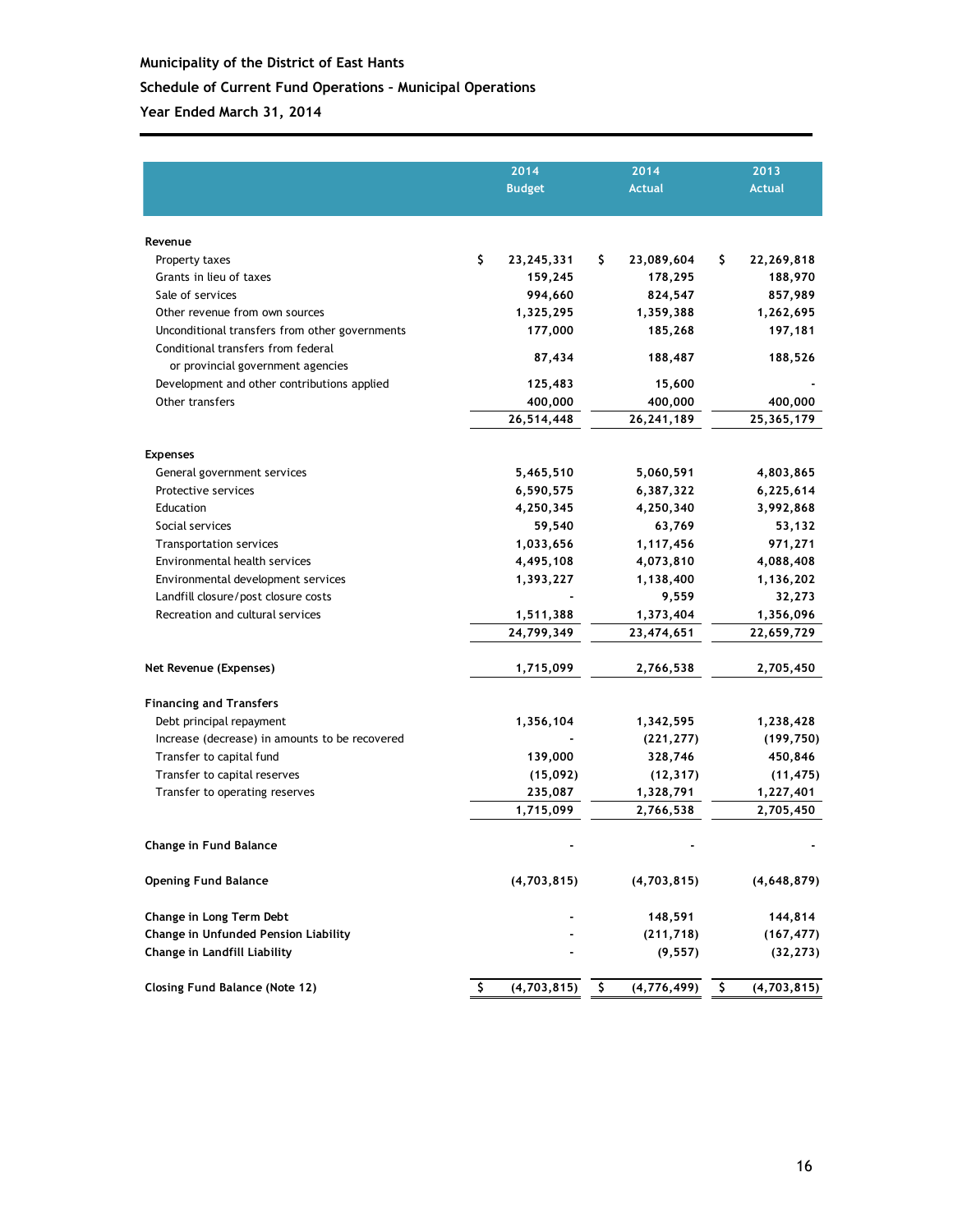# **Municipality of the District of East Hants Schedule of Current Fund Operations – Water Utility**

|                                       | 2014<br><b>Budget</b> | 2014<br><b>Actual</b> | 2013<br><b>Actual</b> |  |
|---------------------------------------|-----------------------|-----------------------|-----------------------|--|
| Revenue                               | Ŝ.<br>2,291,347       | 2,223,404<br>S.       | \$.<br>2,289,314      |  |
| <b>Expenses</b>                       |                       |                       |                       |  |
| Operating                             | 1,816,184             | 1,469,551             | 1,607,343             |  |
| Interest on debt                      | 245,010               | 245,006               | 253,078               |  |
| Amortization expense                  | 325,830               | 328,124               | 327,850               |  |
|                                       | 2,387,024             | 2,042,681             | 2,188,271             |  |
| <b>Net Revenue</b>                    | (95, 677)             | 180,723               | 101,043               |  |
| <b>Transfers and Financing</b>        |                       |                       |                       |  |
| Principal debt payment                | 189,600               | 189,591               | 182,834               |  |
| Transfer from Municipal Operating     | (175,000)             |                       |                       |  |
|                                       | 14,600                | 189,591               | 182,834               |  |
| Change in Fund Balance                | (110, 277)            | (8, 868)              | (81, 791)             |  |
| <b>Opening Fund Balance</b>           | 1,116,311             | 1,116,311             | 1,198,102             |  |
| <b>Closing Fund Balance (Note 12)</b> | \$<br>1,006,034       | \$<br>1,107,443       | \$<br>1,116,311       |  |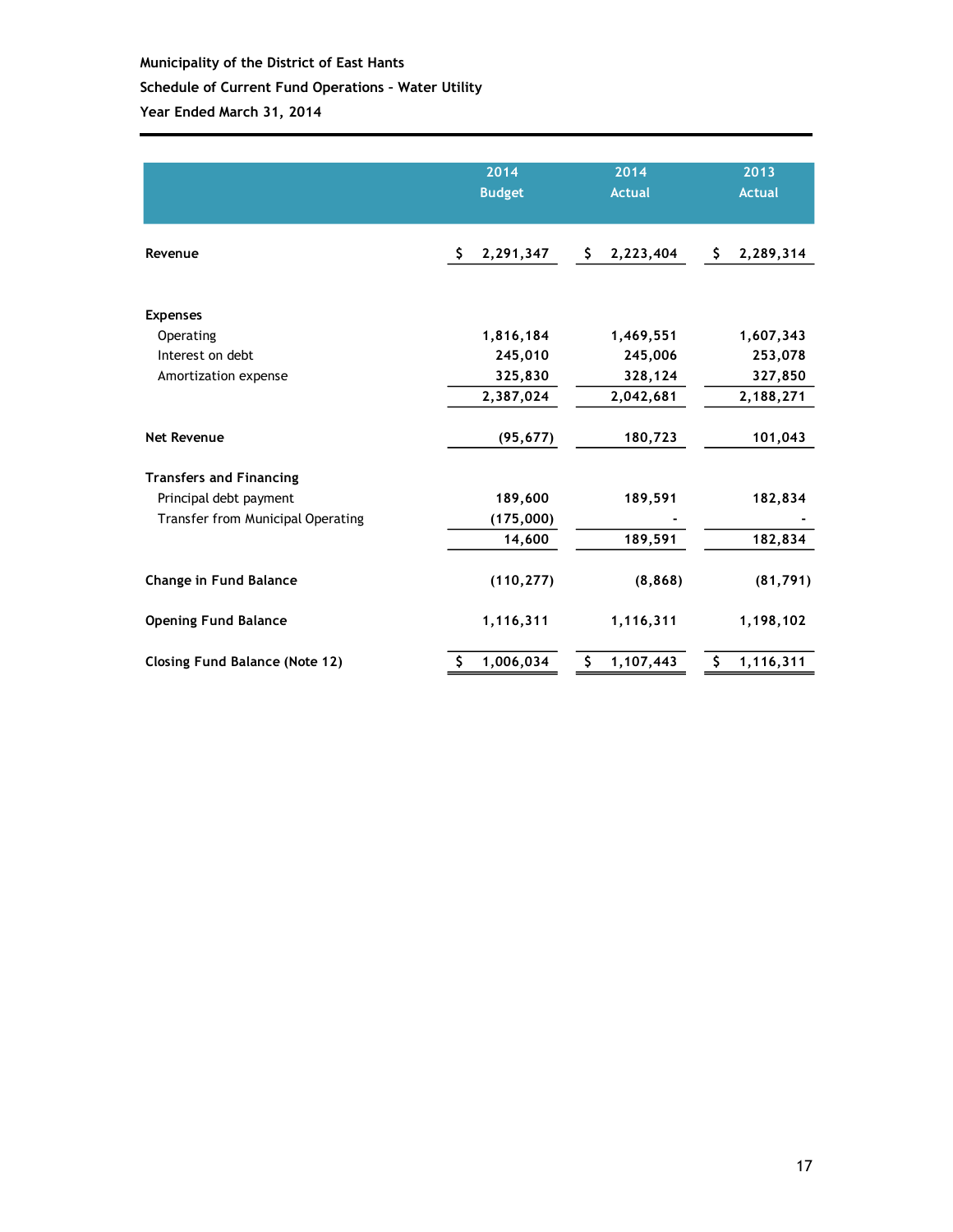#### **Schedule of Capital Fund Operations – Municipal Operations**

|                                             | 2014 |                  | 2013          |  |  |
|---------------------------------------------|------|------------------|---------------|--|--|
| Revenue                                     |      |                  |               |  |  |
| Government grants                           | \$   | \$<br>52,627     | 98,900        |  |  |
| Development and other contributions applied |      |                  | 1,016,850     |  |  |
|                                             |      | 52,627           | 1,115,750     |  |  |
| <b>Expenses</b>                             |      |                  |               |  |  |
| General government services                 |      | 690,523          | 244,456       |  |  |
| Protective services                         |      | 41,369           | 44,351        |  |  |
| <b>Transportation services</b>              |      | 836,700          | 763,065       |  |  |
| Environmental health services               |      | 718,609          | 743,442       |  |  |
| Environmental development services          |      | (85, 794)        | (225, 276)    |  |  |
| Recreation and cultural services            |      | 49,291           | 49,291        |  |  |
|                                             |      | 2,250,698        | 1,619,329     |  |  |
| <b>Net Revenue</b>                          |      | (2, 198, 071)    | (503, 579)    |  |  |
| <b>Financing and Transfers</b>              |      |                  |               |  |  |
| Principal payments                          |      | (1, 383, 592)    | (1, 276, 448) |  |  |
| Transfers from reserves                     |      | (957, 625)       | (571, 109)    |  |  |
| Transfers from operations                   |      | (328, 746)       | (450, 846)    |  |  |
|                                             |      | (2,669,963)      | (2, 298, 403) |  |  |
| Increase (Decrease) in Fund Balance         |      | 471,892          | 1,794,824     |  |  |
| <b>Opening Fund Balance</b>                 |      | 49,216,124       | 47,421,300    |  |  |
| <b>Closing Fund Balance (Note 12)</b>       | \$   | \$<br>49,688,016 | 49,216,124    |  |  |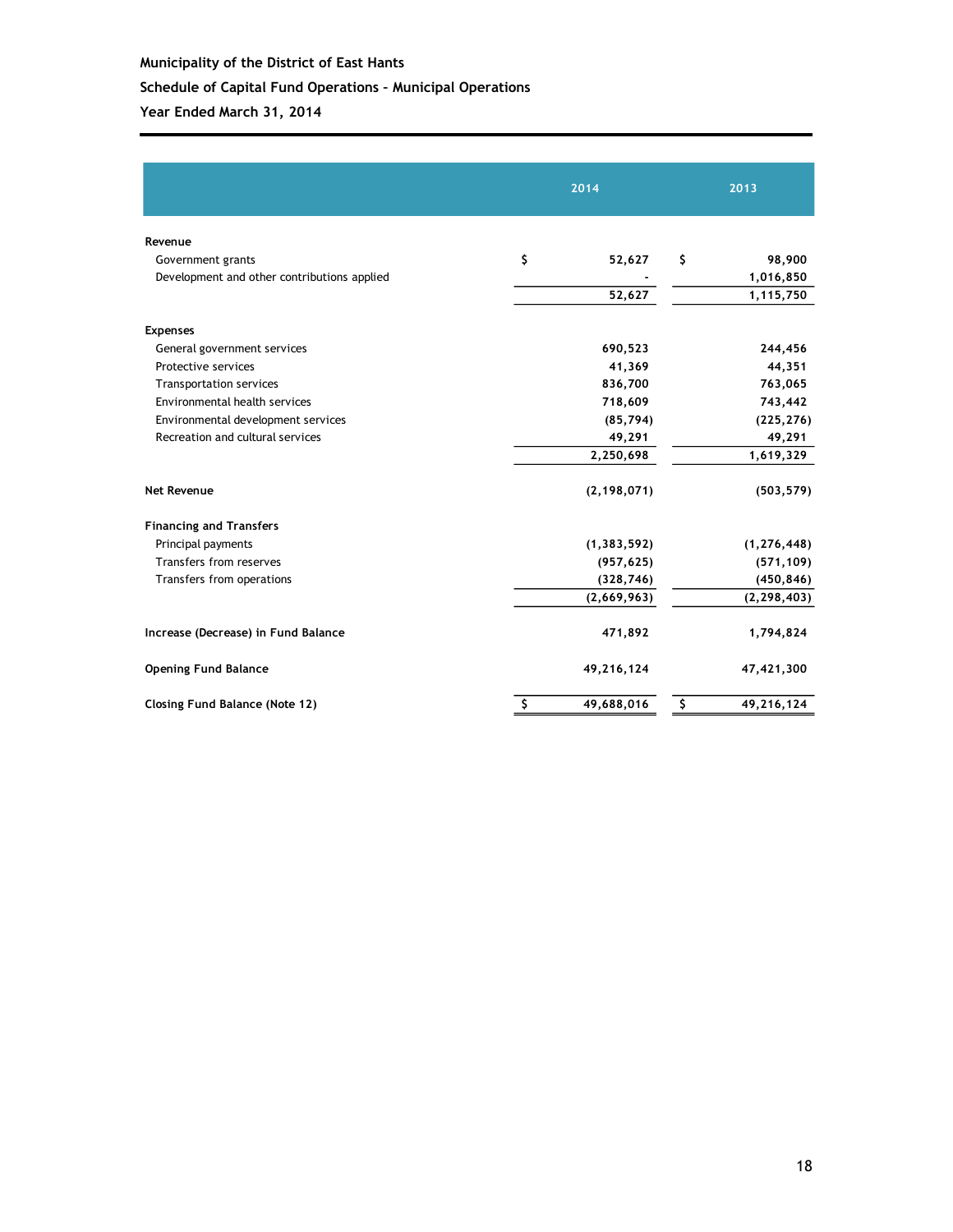#### **Schedule of Reserve Operations**

|                                                        | 2014             | 2013             |
|--------------------------------------------------------|------------------|------------------|
| Revenue                                                |                  |                  |
| Investment income                                      | \$<br>140,584    | \$<br>116,119    |
| Government grants                                      | 1,047,885        | 1,052,978        |
|                                                        | 1,188,469        | 1,169,097        |
| Net Transfers From/To Other Funds                      |                  |                  |
| <b>Transfers from Current Fund</b>                     | (1, 316, 474)    | (1, 215, 926)    |
| <b>Transfers to Capital Fund</b>                       | 957,625          | 571,109          |
|                                                        | (358,849)        | (644, 817)       |
|                                                        |                  |                  |
| Net Change in Reserve Funds                            | 1,547,318        | 1,813,914        |
| <b>Opening Reserve Fund Balance</b>                    | 11,442,154       | 9,628,240        |
| Closing Reserve Fund Balance (Note 12)                 | \$<br>12,989,472 | \$<br>11,442,154 |
| Analyzed as follows:                                   |                  |                  |
| Reserves set aside for specific purposes               |                  |                  |
| Operating contingencies/surplus                        | \$<br>1,921,780  | \$<br>1,442,017  |
| Solid waste diversion operations                       | 92,921           | 84,221           |
| General government                                     | 922,446          | 710,324          |
| Solid waste management facilities/equipment/operations | 1,112,040        | 1,243,713        |
| Office equipment                                       | 362,272          | 252,447          |
| Computer hardware/software                             | 303,352          | 223,352          |
| Pool building and equipment                            | 655,215          | 590,215          |
| Transportation and equipment                           | 714,506          | 600,796          |
| Recreation and leisure                                 | 30,376           | 29,729           |
| <b>Emergency measures</b>                              | 164,899          | 144,899          |
| Passenger vehicles                                     | 144,750          | 124,750          |
| Tax sale surplus                                       | 15,586           | 15,586           |
| Gas tax excess                                         | 192,940          | 41,516           |
| Lloyd Matheson Centre                                  | 100,000          | 80,000           |
| Industrial park land development from sales            | 628,170          | 555,371          |
| Landfill closure/post closure costs                    | 272,723          | 263,166          |
| District beautification funds                          | 23,594           | 17,876           |
| Emergency grant fund - fire departments                | 263,698          | 208,726          |
| Tourism grant fund/capital                             | 112,079          | 92,726           |
| District recreation grant fund                         | 85,189           | 56,310           |
| Rural economic development fund                        | 182,787          | 182,787          |
| Urban Service Rate contingencies/surplus               | 993,228          | 856,111          |
| Lights other surplus                                   | 113,872          | 111,868          |
| Lights communities                                     | 104,525          | 122,847          |
| Corridor fire protection system                        | 1,217,333        | 1,203,773        |
| Sewer system                                           | 337,035          | 533,966          |
| Sidewalks excess debenture/operations                  | 317,964          | 305,852          |
| East Hants water system                                | 1,604,192        | 1,347,210        |
|                                                        | \$<br>12,989,472 | \$<br>11,442,154 |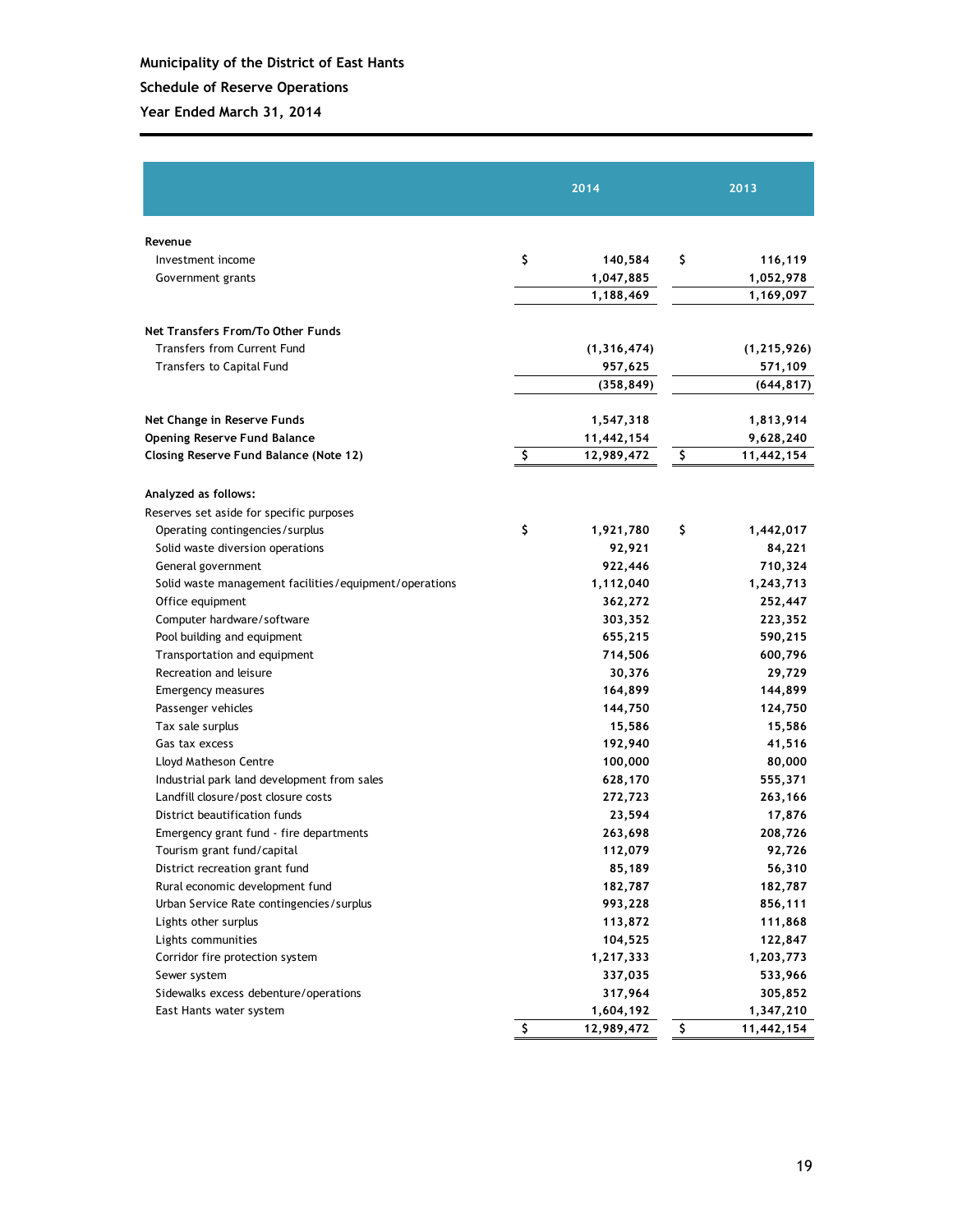#### **Reconciliation of the Financial Plan to the PSAB Budget**

|                                             | <b>Financial Plan</b><br>General | <b>Financial Plan</b><br>Utility | Amortization<br>(TCA) | <b>Financial Plan</b><br>Capital | <b>Transfers</b><br><b>Reserves</b> | <b>Debt Charges</b><br><b>Principal</b> | <b>Elimination</b><br><b>Entries</b> | <b>PSAB</b><br><b>Budget</b> |
|---------------------------------------------|----------------------------------|----------------------------------|-----------------------|----------------------------------|-------------------------------------|-----------------------------------------|--------------------------------------|------------------------------|
| <b>REVENUE</b>                              |                                  |                                  |                       |                                  |                                     |                                         |                                      |                              |
| <b>Taxes</b>                                | 23,245,331<br>S.                 | -S                               | \$                    | S                                | \$                                  | Ś                                       |                                      | 23, 245, 331<br>S.           |
| Water utility                               |                                  | 2,291,347                        |                       |                                  |                                     |                                         | (516, 897)                           | 1,774,450                    |
| Grants in lieu of taxes                     | 159,245                          |                                  |                       |                                  |                                     |                                         |                                      | 159,245                      |
| Sale of services                            | 994,660                          |                                  |                       |                                  |                                     |                                         |                                      | 994,660                      |
| Other revenue from own sources              | 1,325,295                        |                                  |                       |                                  |                                     |                                         | (714, 158)                           | 611,137                      |
| Unconditional transfers from other          | 177,000                          |                                  |                       |                                  |                                     |                                         |                                      | 177,000                      |
| Conditional transfers from government       | 87,434                           |                                  |                       |                                  |                                     |                                         |                                      | 87,434                       |
| Government grants                           |                                  |                                  |                       | 1,406,033                        |                                     |                                         |                                      | 1,406,033                    |
| Development and other contributions applied | 125,483                          |                                  |                       |                                  |                                     |                                         |                                      | 125,483                      |
| Other transfers                             | 400,000                          |                                  |                       |                                  |                                     |                                         | (400,000)                            |                              |
| Transfers from reserves (capital/operating) |                                  | 175,000                          |                       |                                  | (175,000)                           |                                         |                                      |                              |
| Total revenue                               | 26,514,448                       | 2,466,347                        |                       | 1,406,033                        | (175,000)                           |                                         | (1,631,055)                          | 28,580,773                   |
|                                             |                                  |                                  |                       |                                  |                                     |                                         |                                      |                              |
| <b>EXPENSES</b>                             |                                  |                                  |                       |                                  |                                     |                                         |                                      |                              |
| General government services                 | 5,465,510                        |                                  | 329,931               |                                  |                                     |                                         | (415, 381)                           | 5,380,060                    |
| Protective services                         | 6,590,575                        |                                  | 41,369                |                                  |                                     |                                         | (516, 897)                           | 6,115,047                    |
| <b>Education services</b>                   | 4,250,345                        |                                  |                       |                                  |                                     |                                         |                                      | 4,250,345                    |
| Social Services                             | 59,540                           |                                  |                       |                                  |                                     |                                         |                                      | 59,540                       |
| <b>Transportation services</b>              | 1,033,656                        |                                  | 836,701               |                                  |                                     |                                         |                                      | 1,870,357                    |
| Environmental health services               | 4,495,108                        |                                  | 717,112               |                                  |                                     |                                         | (493, 107)                           | 4,719,113                    |
| Water utility                               |                                  | 2,387,024                        |                       |                                  |                                     |                                         | (109, 327)                           | 2,277,697                    |
| Environmental development services          | 1,393,227                        |                                  | 113,082               |                                  |                                     |                                         |                                      | 1,506,309                    |
| Landfill closure/post closure costs         |                                  |                                  |                       |                                  |                                     |                                         |                                      |                              |
| Recreation and cultural services            | 1,511,388                        |                                  | 49,291                |                                  |                                     |                                         | (96, 343)                            | 1,464,336                    |
| Transfer to capital                         | 139,000                          |                                  |                       |                                  | (139,000)                           |                                         |                                      |                              |
| Debt charges - principal payment            | 1,356,104                        | 189,600                          |                       | (1, 383, 592)                    |                                     | (162, 112)                              |                                      |                              |
| Transfer to reserves (capital/operating)    | 219,995                          |                                  |                       |                                  | (219, 995)                          |                                         |                                      |                              |
| Total expenses                              | 26,514,448                       | 2,576,624                        | 2,087,486             | (1, 383, 592)                    | (358, 995)                          | (162, 112)                              | (1,631,055)                          | 27,642,804                   |
| Surplus (Deficit)                           | Š.                               | (110, 277)<br>s                  | Ŝ.<br>(2,087,486)     | 2,789,625                        | 183,995                             | 162,112                                 |                                      | 937,969                      |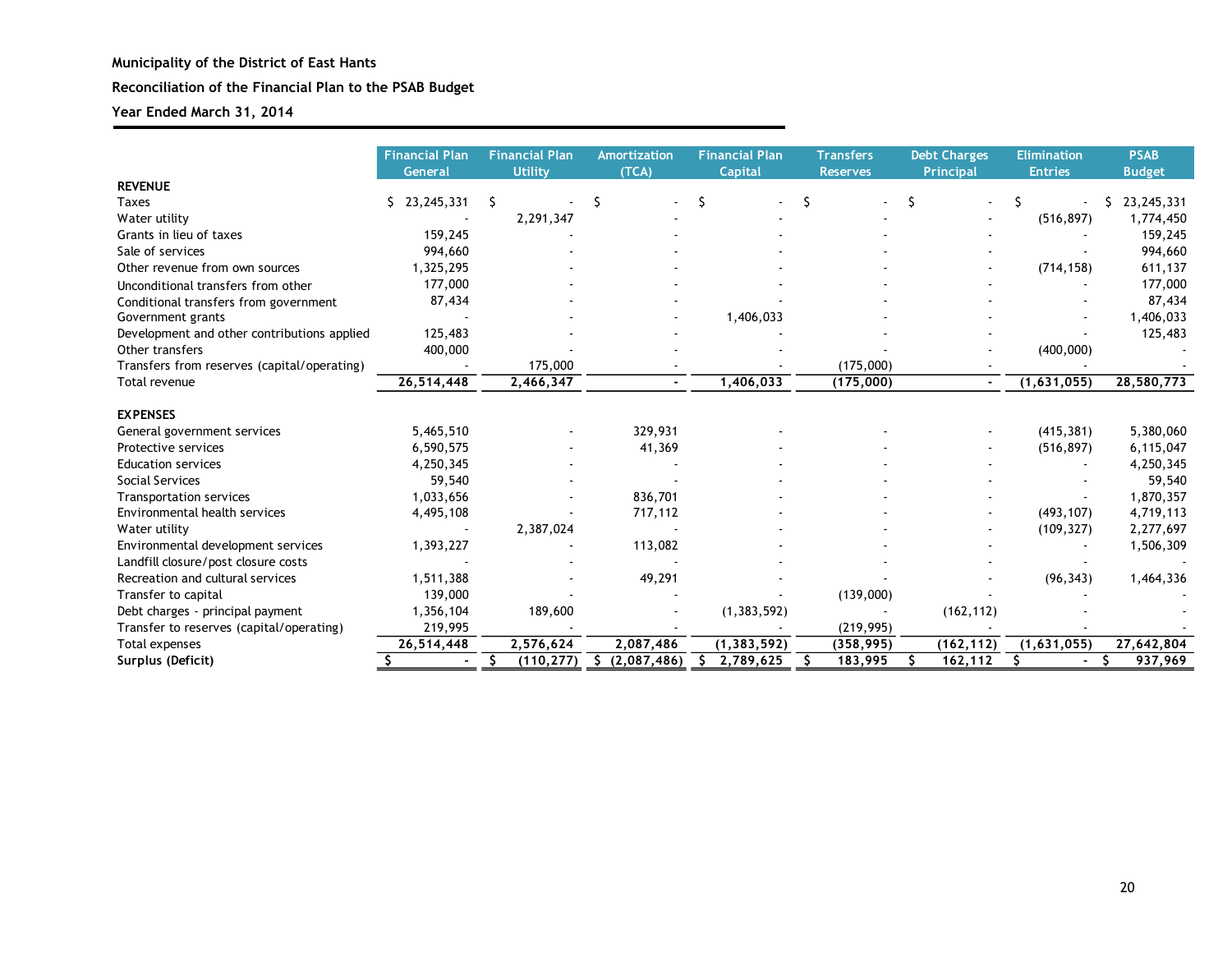**Year Ended March 31, 2014**

|                                                             | General<br>Government | <b>Protective</b><br><b>Services</b> | <b>Transportation</b><br><b>Services</b>                   | Env. Health<br><b>Services</b> | Env.<br><b>Developmnt</b><br><b>Services</b> | <b>Other</b>                    |
|-------------------------------------------------------------|-----------------------|--------------------------------------|------------------------------------------------------------|--------------------------------|----------------------------------------------|---------------------------------|
| <b>REVENUE</b>                                              |                       |                                      |                                                            |                                |                                              |                                 |
| Property taxes                                              | 18,528,526<br>S       | \$2,134,965                          | 47,367<br>- S                                              | \$2,111,087                    |                                              | -\$                             |
| Grants in lieu of taxes                                     | 164,601               |                                      |                                                            | 13,694                         |                                              |                                 |
| Sale of services                                            | 277,236               |                                      |                                                            | 373,036                        | 24,589                                       |                                 |
| Other revenue from own sources                              | 1,075,264             | 68,035                               |                                                            | 86,738                         | 97,193                                       | 140,584                         |
| Unconditional transfers from other governments              | 106,200               |                                      |                                                            | 79,068                         |                                              |                                 |
| Conditional transfers from federal or provincial government | 15,058                |                                      |                                                            | 60,830                         | 64,149                                       |                                 |
| Government grants                                           |                       |                                      |                                                            |                                |                                              | 1,100,512                       |
| Development and other contributions applied                 |                       |                                      |                                                            | 15,600                         |                                              |                                 |
| Other transfers                                             |                       |                                      |                                                            | 400,000                        |                                              |                                 |
| Gain on sale of TCA                                         |                       |                                      |                                                            |                                | 198,876                                      |                                 |
| Water utility                                               |                       |                                      |                                                            |                                |                                              |                                 |
| <b>Elimination Entries</b>                                  | (682, 139)            |                                      |                                                            | (400, 000)                     |                                              |                                 |
| Total revenue                                               | 19,484,746            | 2,203,000                            | 47,367                                                     | 2,740,053                      | 384,807                                      | 1,241,096                       |
| <b>EXPENSES</b>                                             |                       |                                      |                                                            |                                |                                              |                                 |
| Salaries, wages and benefits                                | 2,091,623             | 243,066                              |                                                            | 972,009                        | 709,952                                      |                                 |
| Operating costs                                             | 2,660,323             | 6,125,655                            | 790,814                                                    | 2,955,170                      | 308,959                                      | 4,314,109                       |
| <b>Elimination Entries</b>                                  | (429, 317)            | (542, 561)                           |                                                            | (473, 040)                     | $\blacksquare$                               |                                 |
| Amortization                                                | 329,931               | 41,369                               | 836,701                                                    | 717,112                        | 113,082                                      |                                 |
| Interest on long term debt                                  | 308,644               | 18,601                               | 326,642                                                    | 156,189                        | 119,489                                      |                                 |
| Loss on sale of TCA                                         |                       |                                      |                                                            | 1,497                          |                                              |                                 |
| Total expenses                                              | 4,961,204             | 5,886,130                            | 1,954,157                                                  | 4,328,937                      | 1,251,482                                    | 4,314,109                       |
| Surplus (Deficit)                                           |                       |                                      | 14,523,542 \$ (3,683,130) \$ (1,906,790) \$ (1,588,884) \$ |                                |                                              | $(866, 675)$ \$ $(3, 073, 013)$ |

\* General government includes revenues and expenses that cannot be attributed to a particular sector.